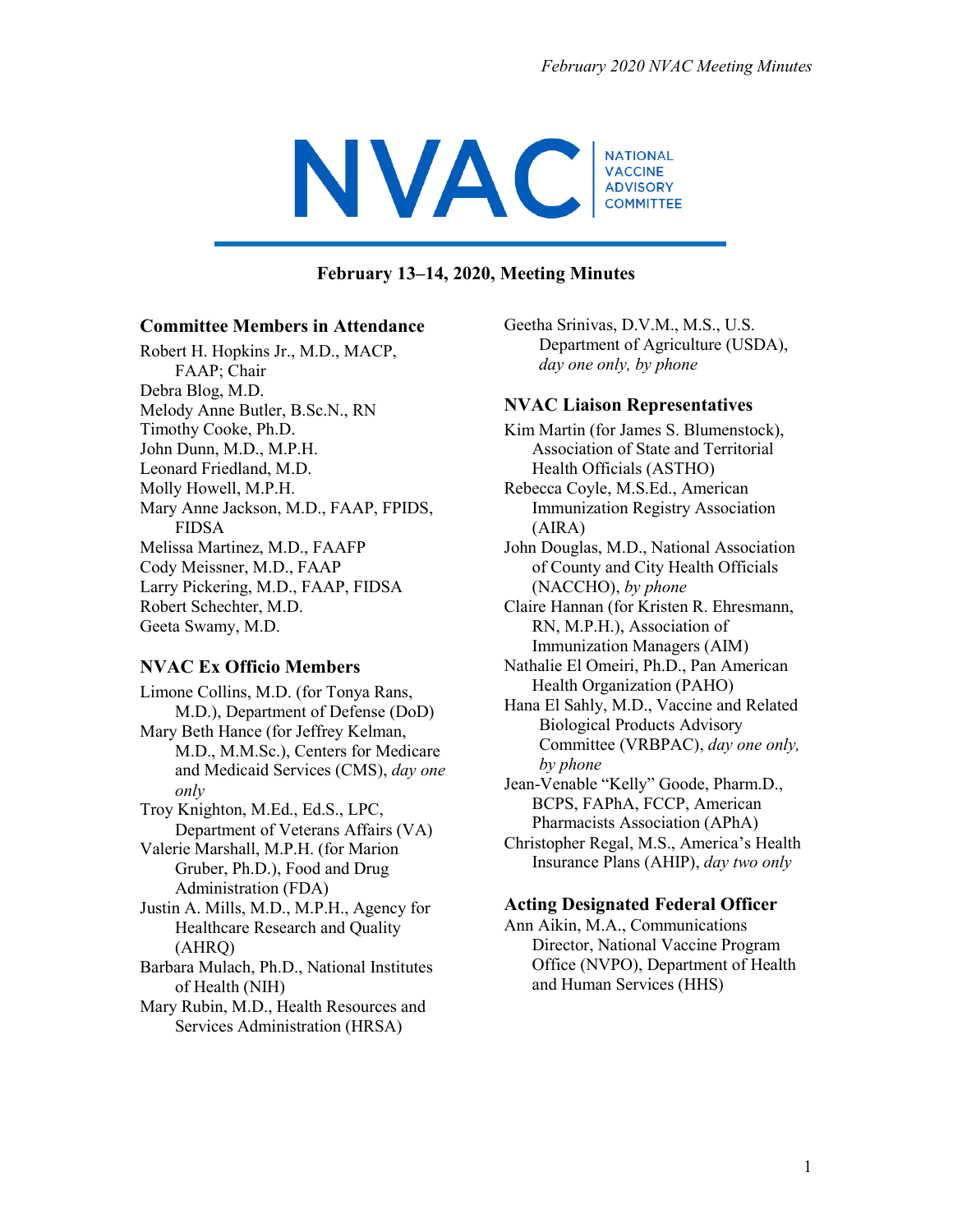# **Proceedings Day One—February 13, 2020**

### **Call to Order and Rules of Engagement—Ann Aikin, M.A., Acting Designated Federal Officer, Communications Director, NVPO, HHS**

Ms. Aikin called the meeting to order at 9 a.m. and welcomed the participants. She briefly outlined the agenda and described key parts of the Federal Advisory Committee Act, its conflictof-interest rules, and standards of ethical conduct for NVAC members. Ms. Aikin thanked the NVPO staff for their support in organizing the meeting and called the roll.

### **Office of Infectious Disease and HIV/AIDS Policy (OIDP) Update—Tammy R. Beckham, D.V.M., Ph.D., Director, OIDP**

Dr. Beckham said the novel coronavirus (COVID-19) epidemic in China demonstrates the impact of infectious diseases on public health. The World Health Organization (WHO) convened a global forum on response to the disease, and HHS created a task force to address the potential spread. The Biomedical Advanced Research and Development Authority (BARDA) issued an open call for market research on countermeasures and rapid response measures, and NIH research is underway. Global and national efforts are needed to drive response to emerging infections and, ideally, to anticipate them. NVAC's advice shapes HHS' preparedness and thinking about policies, Dr. Beckham observed.

Work continues on the next National Vaccine Plan. Feedback from public comments and stakeholder interviews largely aligns with the recommendations already made by NVAC. Vaccine hesitancy, vaccine confidence, and immunization equity will be integrated into the 5-year plan that will put forth a vaccine strategy across the life span and will identify indicators of progress. Dr. Beckham expects the Plan to be final by late 2020.

HHS is working with public and private partners to increase human papillomavirus (HPV) vaccination rates. Among them is a faith-based initiative that targets the Southeast, where vaccination rates are lowest.

OIDP is updating other national strategies, including the Viral Hepatitis Action Plan, which prioritizes vaccination and will be finalized this summer. It is also creating the first *Sexually Transmitted Infections Federal Action Plan*, which will focus on the four most common sexually transmitted infections with the highest public health impact: chlamydia, gonorrhea, syphilis, and HPV. OIDP's efforts to address tick-borne diseases got a boost with the passage and funding of the Kay Hagan Tick Act in late 2019. Dr. Beckham noted that OIDP has a broad portfolio of conditions that are all relevant to each other and to immunization, and it is working to integrate approaches across offices and strategies.

Dr. Beckham said NVAC's input is crucial to HHS' ability to impact public health. She thanked Ms. Aikin and the rest of the OIDP staff for their hard work in support of NVAC and other Federal advisory committees.

### **Opening Remarks—ADM Brett P. Giroir, M.D., Assistant Secretary for Health, HHS**

ADM Giroir said that despite advances in immunology and vaccines, vaccine hesitancy persists. In 2018, 140,000 people around the world died from measles. Already in the 2019–2020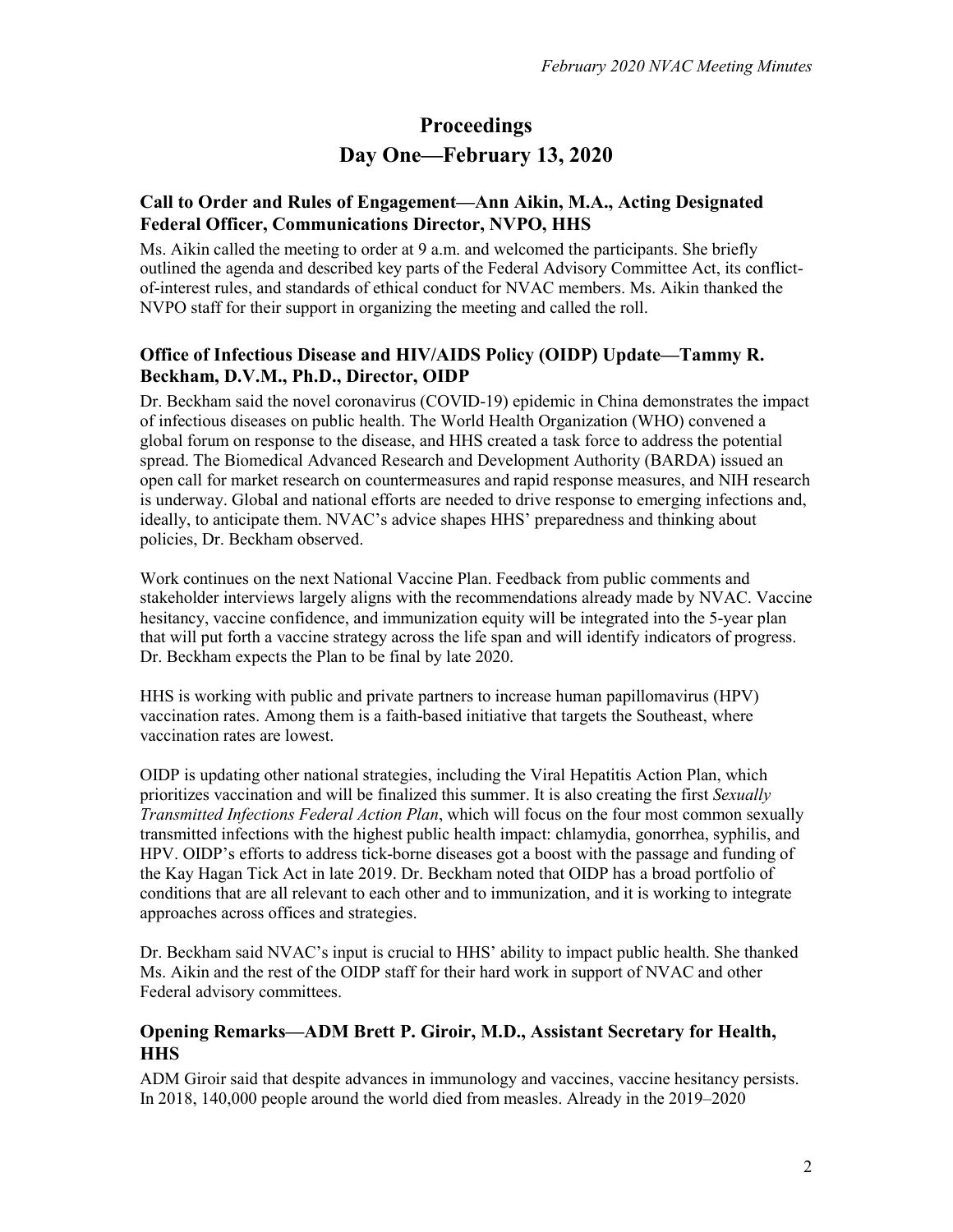influenza season, 12,000 people have died in the United States, at least 78 of whom were children. NVAC plays a critical role in the vaccine enterprise.

ADM Giroir outlined initial steps taken to prevent the spread of COVID-19, including deploying U.S. Public Health Service officers to assist the Centers for Disease Control and Prevention (CDC) and other agencies. The epidemic is a reminder of the need to continue supporting innovation in vaccine research, manufacturing, and response. Significant advances in the field since the emergence of severe acute respiratory syndrome (SARS) 17 years ago have helped speed up the timeline for vaccine development; it is estimated that a COVID-19 vaccine will begin clinical trials in 3 months.

Viral hepatitis, influenza, and other vaccine-preventable diseases remain leading causes of death and illness in the United States, underscoring the need for better vaccines. Some potential universal influenza vaccines have shown progress in clinical trials. In September, the President signed an Executive Order on modernizing influenza vaccines to support the effort.

To improve vaccine confidence, parents who are concerned about their children's health and safety should have the best, most credible information available, said ADM Giroir, which requires improving data systems, educating providers, supporting provider reimbursement for vaccine counseling, building in quality metrics that support system-wide changes, and working with private partners to counter misinformation on social media. The amplification of misinformation by those who do not understand or willfully ignore the science—and by foreign agents intent on causing confusion and discontent—must be addressed, and ADM Giroir said he is personally committed to combating the meddling into the nation's public health system.

NVAC's upcoming report on vaccine hesitancy and confidence will build on and strengthen the solid foundation of childhood vaccination rates in this country, ADM Giroir said. He expressed appreciation for NVAC members' work on these topics and on immunization equity issues.

ADM Giroir reiterated his strong support for increasing HPV vaccine uptake, which could prevent as many as 30,000 cancer cases per year. In the continued effort to enact NVAC's recommendations, in the past year, HHS has engaged a large number of integrated health delivery networks and large health systems and is launching a faith-based initiative throughout the Southeast to promote HPV vaccination through strategic collaborations. ADM Giroir has also worked with survivors and advocates to raise awareness about their stories through media; videos are available at [Vaccines.gov](https://www.vaccines.gov/) and the [HHS YouTube channel.](https://www.youtube.com/user/USGOVHHS) He has also written to leaders of professional associations, academic institutions, integrated delivery networks, and large health systems to prioritize the implementation of best practices to increase HPV vaccination rates. To reach young adults, ADM Giroir reached out to more than 20 colleges and universities in the Southeast, where the HPV burden is the highest. He also took part in various activities in support of HPV Prevention Week.

ADM Giroir welcomed the new NVAC members and thanked outgoing member Ann Ginsberg, M.D., Ph.D., for her service to NVAC. He said HHS takes the Committee's recommendations seriously and appreciates its feedback. He congratulated Dr. Beckham for her leadership of OIDP, noting that the OIDP portfolio encompasses seven of WHO's top 10 public health threats.

#### **Chair's Welcome—Robert H. Hopkins Jr., M.D., MACP, FAAP, NVAC Chair**

Dr. Hopkins welcomed the participants to the public meeting, which was accessible by webcast and telephone. He described the meeting proceedings and the agenda for this meeting. The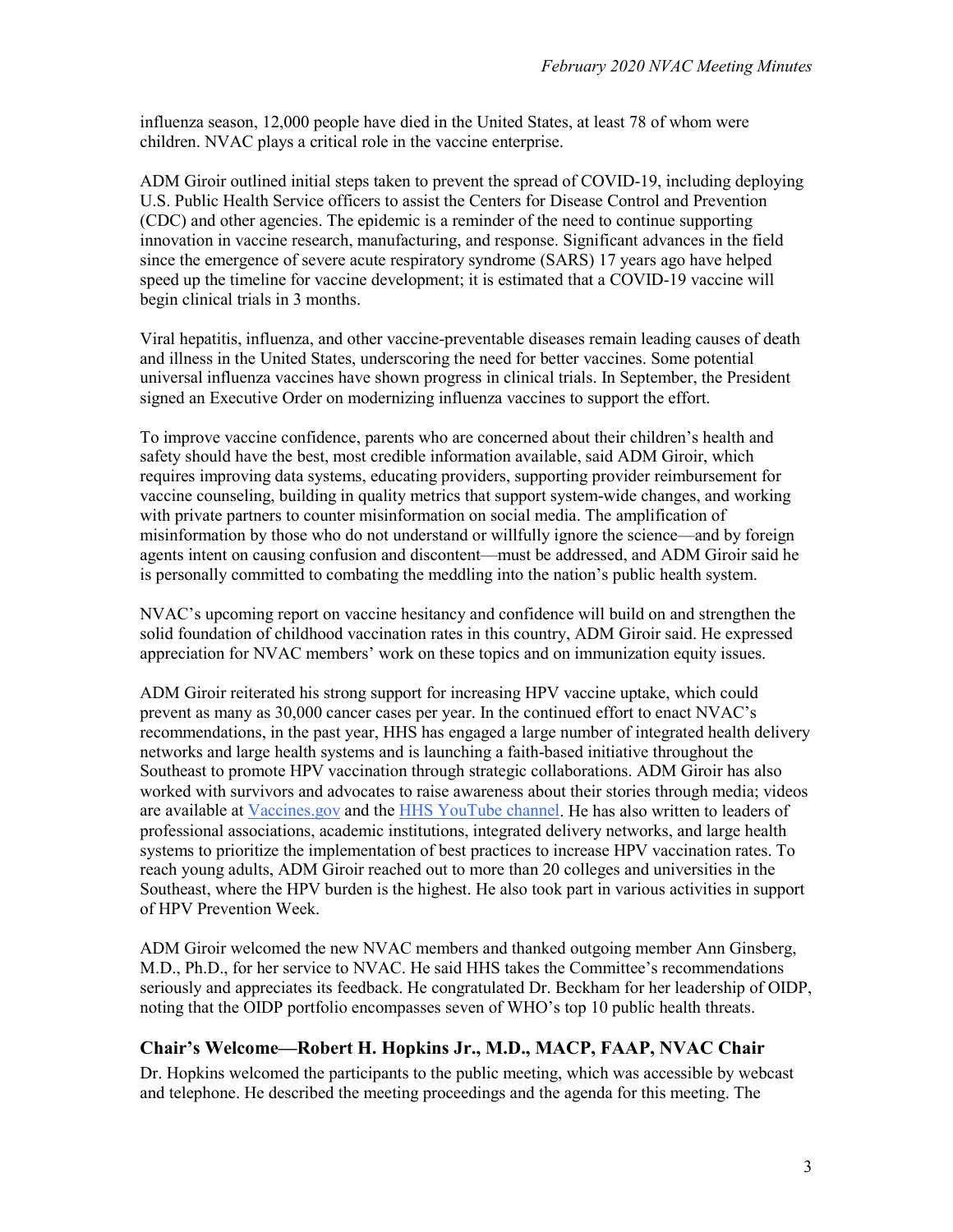minutes of the September 17–18, 2019, meeting were approved unanimously by NVAC members.

Three new members joined NVAC as of this meeting: Debra Blog, M.D., Molly Howell, M.P.H., and Robert Schechter, M.D. Timothy Cooke, Ph.D., John Dunn, M.D., M.P.H., David Fleming, M.D., and Leonard Friedland, M.D. were reappointed. Dr. Ginsburg completed her term.

Written comments can be sent to NVAC for consideration by e-mail ( $n\alpha(a)$ hhs.gov). The agenda, minutes, and presentations of past meetings are available [online.](https://www.hhs.gov/vaccines/nvac/meetings/index.html) In 2020, NVAC is scheduled to meet on June 9–10 and September 23–24. (See the appendix for a list of abbreviations used in this report.)

#### **Experiences in the Field: Ebola Vaccine Implementation—Rosalind Carter, Ph.D., Center for Global Health, CDC**

Dr. Carter described the emergence of Ebola virus and the steps to vaccine development in the face of the 2014 outbreak. Nine vaccine candidates are in clinical trials; one, recombinant vesicular stomatitis virus (rVSV), was effective in a study using a ring vaccination approach, in which the contacts of people diagnosed with Ebola virus, contacts of contacts, and health care workers who are potential contacts are vaccinated. That study demonstrated high vaccine efficacy, but the results did not reach statistical significance. However, WHO recommended rVSV vaccine be used in an expanded access framework, with informed consent, if no licensed product or other therapy was available. The vaccine has since been deployed in the Democratic Republic of Congo (DRC) and some neighboring countries.

Dr. Carter said it is important to invest in educating and sensitizing government leaders and other stakeholders about the vaccines and protocols throughout the process. WHO's expanded access framework was a novel concept for some. In the future, more consideration should be given to how to help regulatory and ethics agencies support novel protocols.

The cold-storage requirements were a significant barrier until the development of Arktek carriers that could maintain freezer temperatures during transport and up to a month in tropical climates. The vaccine and all related supplies were easily portable and replenished daily, requiring strong logistic support for field workers. Responders had to plan for limited infrastructure, relying on generators and multiple backup systems. Hiring and training vaccine teams was easy, as many were willing to learn. The investment in building capacity is expected to provide return for many years to come, Dr. Carter observed.

Organizers used microplanning to define target groups and identify those missing, at the individual level, to ensure effective ring vaccination and to make the best use of supplies when vaccine was limited. Frequent community engagement at all levels was key.

Following vaccination, safety monitoring procedures included having the staff and equipment available to address adverse reactions. Eventually, the protocol shifted to a passive reporting approach (except for pregnant women and infants), which might have affected detection of adverse events. Field workers collected data using digital tablets, but only aggregate data were available at the local level for analysis, limiting the public health options. Dr. Carter said data collection efforts should be designed to address public health needs. She pointed out that data systems for Ebola case reporting and vaccination are not harmonized.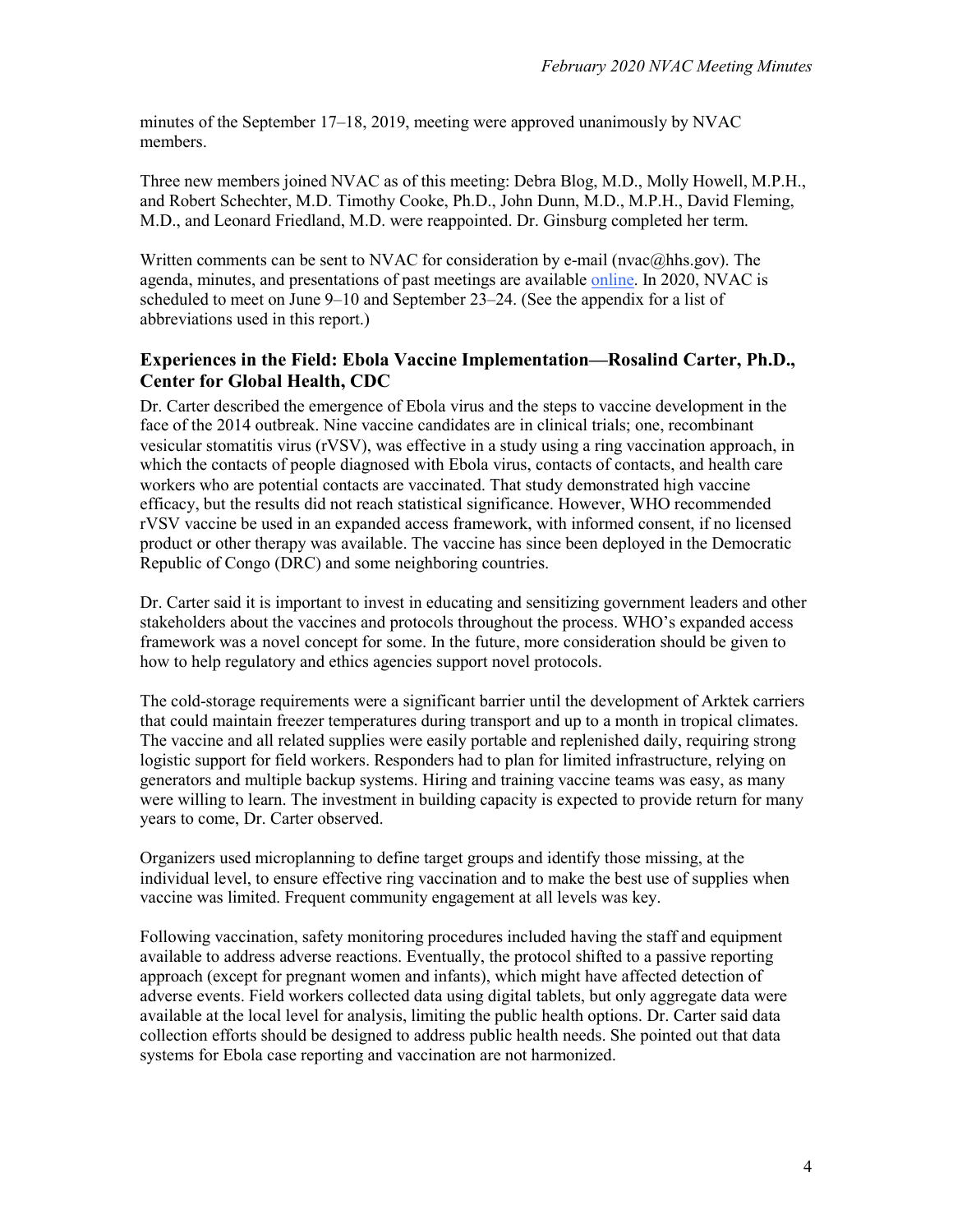Vaccination teams in the DRC have faced traumatic and dangerous situations, as the country is in the midst of a violent conflict. Public health has much to learn about security and safety in conflict settings. The public health community should learn from humanitarian aid partners about how to manage operations in insecure settings.

Notably, pregnant and lactating women were excluded from the original vaccine trials, so data were limited on use of rVSV vaccine in those populations. Ultimately, some countries, such as the DRC, determined that the vaccine benefits outweighed the risk in areas of active Ebola transmission. However, barriers to vaccine confidence remain, such as confusion about and opposition to selective vaccination, conspiracy theories and misinformation about the purpose and effects of the vaccine, and concerns about an unlicensed vaccine. Dr. Carter emphasized the need to invest time in building trust within the communities and to ensure that messaging responds to community concerns.

Additional Ebola vaccines are progressing toward licensure. Gavi, the Vaccine Alliance, will maintain an emergency stockpile of licensed vaccine for outbreaks. The U.S. Advisory Committee on Immunization Practices (ACIP) is reviewing target populations for vaccine. Questions remain about the durability of protection, the potential for multivalent vaccine, and the ideal vaccine strategy. Despite the speed of scaling up clinical trials in Africa, the vaccine candidate was not available until late in the epidemic—and such a timeline should be anticipated for other outbreaks, such as COVID-19. Dr. Carter said the ring vaccination trial demonstrated that trial design must be able to take advantage of cases that are still occurring. Bringing vaccine to where the cases are occurring and providing preventive vaccination along the path of an expanding outbreak—though imperfect—continues to be a successful model for responding to the current outbreak in the DRC.

### **Immunization Equity Subcommittee Update—Melody Anne Butler, B.Sc.N., RN, Co-Chair of the Immunization Equity Subgroup**

Ms. Butler outlined the charge to the Subcommittee to review and make recommendations on vaccination disparities such as access, affordability, awareness, acceptance, and activation. She detailed the Subcommittee's process, which includes a thorough literature evaluation and numerous presentations from subject matter experts on topics such as the following:

- Immunization disparities across the life span and the Vaccines for Children program
- Health literacy, vaccine hesitancy, and vaccine confidence among the public and providers
- Providers' financial barriers to vaccination
- Role of immunization information systems and identifying populations at risk
- Successful efforts to reduce ethnic/racial disparities and rural disparities
- Medicare, Medicaid, and State policies
- Maternal immunization disparities
- Insurance coverage and 317 Coalition funding

The Subcommittee plans to present draft recommendations for consideration at the June 2020 NVAC meeting and then seek public comment. The final report and recommendations will be submitted for NVAC consideration at the September 2020 NVAC meeting.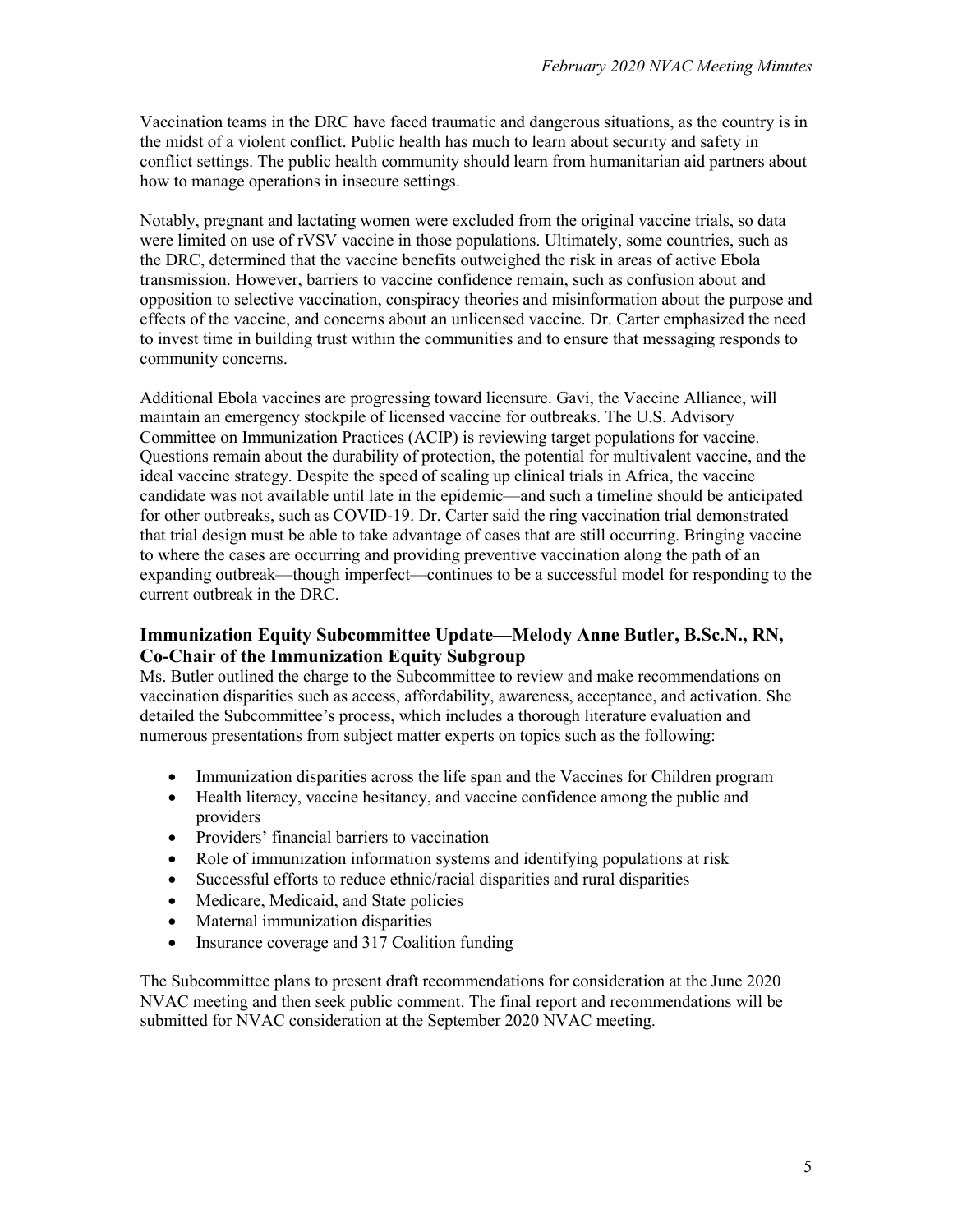#### **What's Old Is New Again: Innovative Science**

#### *Intravenous (IV) Bacille Calmette-Guérin (BCG) Immunization Prevents Infection and Disease in Nonhuman Primates—Robert A. Seder, M.D., Vaccine Research Center, National Institute of Allergy and Infectious Diseases (NIAID), NIH*

Tuberculosis (TB) remains a leading cause of death and a global health threat. The primary goal of vaccination is to prevent disease; ideally, it would also prevent infection, so there would be no disease reservoir in the lungs that could result in later infection. Dr. Seder outlined the qualities needed for a vaccine-elicited, T-cell response to protect against TB, in particular tissue-resident T cells in the lungs. Vaccines given intramuscularly (IM) might not reach the lung tissue. BCG vaccine has been in use for 100 years and protects against systemic TB starting in infancy, but it offers variable or no protection against pulmonary TB later in life. Dr. Seder described his work to determine whether alternate routes of BCG administration could prevent pulmonary TB.

Studies in nonhuman primates revealed that intradermal (ID) high-dose BCG vaccination offered slightly more protection against a TB challenge (6 months after vaccination) than the standard dose given by the ID route or aerosolized high-dose vaccine. IV high-dose BCG vaccination was dramatically more protective, resulting in sterile immunity in most of the animals treated. Vaccination by the IV route increased T-cell recruitment in the lungs, while the ID route did not. In the IV-vaccinated animals, T cells clearly overwhelmed TB throughout the lung. After about 6 months, researchers saw no residual BCG in the lungs, but the resident T cells remained.

Dr. Seder and colleagues seek to understand the mechanisms by which IV BCG vaccination prevents TB infection. Follow-up studies are also planned to assess the correlates of protection and durability of protection. Research conducted about 10 years ago demonstrated that IV malaria vaccination is more protective than subcutaneous vaccination in humans, and at least 10 studies have evaluated the feasibility of IV delivery in African countries. Further studies of IV BCG vaccination are planned, and Dr. Seder hopes to see clinical trials initiated later this year.

### *What's Old Is New Again: A New Twist on Measles Vaccines and Reduced Overall Childhood Mortality—Michael Mina, M.D., Ph.D., Center for Communicable Disease Dynamics, T. H. Chan School of Public Health, Harvard University*

Evidence to date suggests that measles infection increases one's risk of any kind of infectious disease for the next 2–3 years. Dr. Mina said up to 50 percent of all childhood deaths from infectious disease might be associated with having had measles. The measles vaccine might prevent the immunological amnesia that is associated with measles infection.

Researchers observed that the introduction of measles vaccine in a given geographic area was associated with a dramatic reduction in deaths among children, regardless of cause. They hypothesized that the vaccine might boost the innate immune response or that measles infection affects immunological memory. In addition to the direct effect of the vaccine, which leads to immediate reductions in mortality among children, Dr. Mina and colleagues looked at data over time in populations before and after the introduction of the measles vaccine and saw the link between vaccination and lower mortality from all causes. They then determined that the cumulative incidence of measles infection predicts mortality from other infectious diseases in children, and the finding has borne out in assessments of multiple countries.

Through clinical retrospective reviews, Dr. Mina and colleagues identified 2,000 children in the United Kingdom who had measles and subsequently had more health care visits and more antibiotic prescriptions than controls. On the basis of findings in animal studies, they posited that although lymphocytes rebound after measles, the infection depletes the memory cells that carry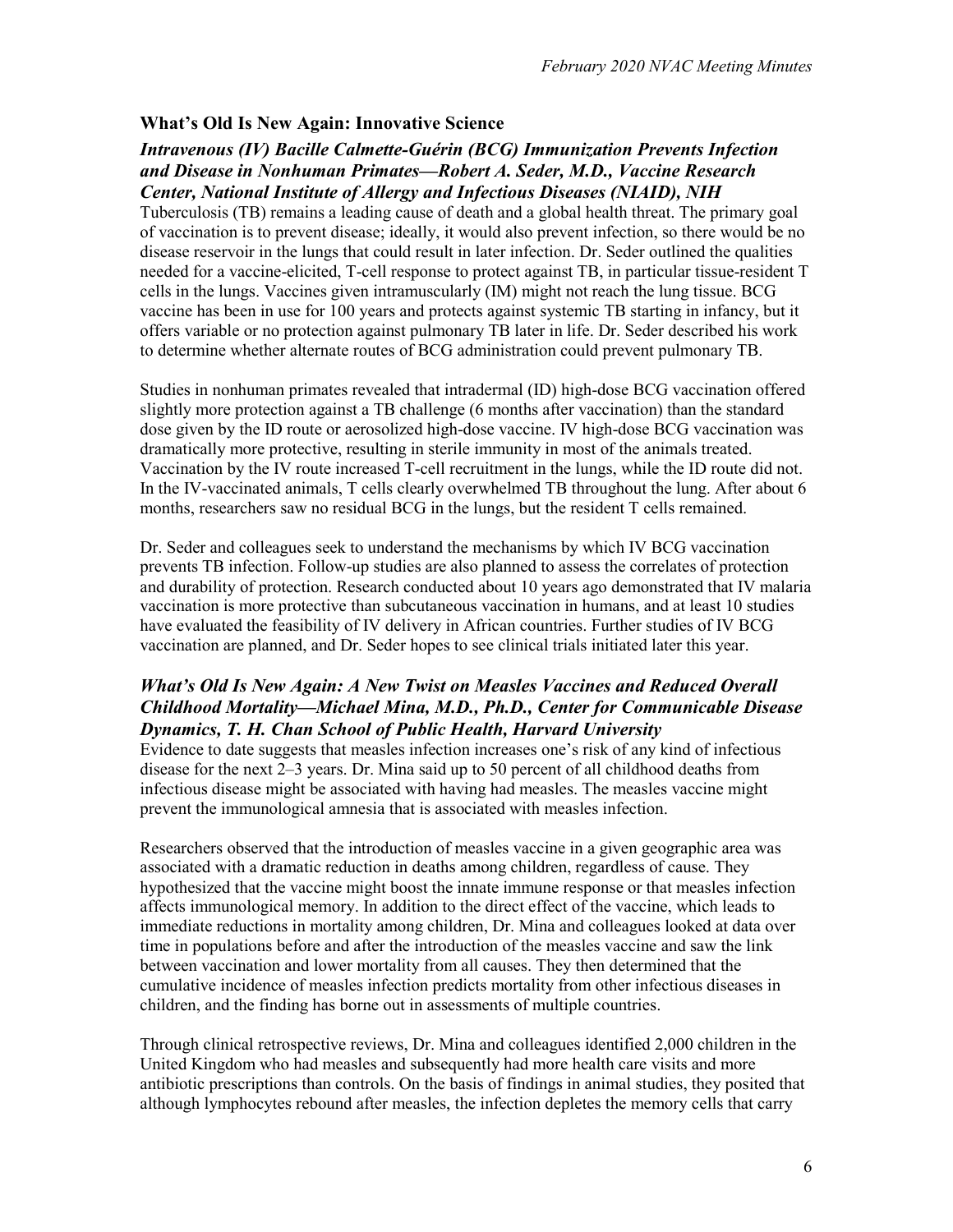an individual's lifetime history of infections. Rebuilding the immunological memory takes a few years, and in that time, children are at increased risk of infectious disease. A study of unvaccinated children who had measles confirmed that they had lost 10–60 percent of their existing immunological memory, resulting in immunological amnesia. Dr. Mina concluded that immunological amnesia likely causes about half of all childhood deaths from infectious disease.

### *Using Synthetic Biology to Improve Vaccines—Gigi Kwik Gronvall, Ph.D., Center for Health Security, Johns Hopkins University*

Synthetic biology and tools drive biomedical advances and transcend the biomedical field. They carry potential risks but also many positive uses. Synthetic biology offers an opportunity to combat longstanding problems in vaccine development. It can improve production of vaccine antigens, reduce costs, improve the immune response in the host, and speed up development.

One example of synthetic biology is the development of virus-like particles (VLPs), which mimic the natural introduction of a disease without the danger of replication. VLP vaccine platforms are easy to modify. Current VLP vaccine targets include malaria, influenza, and dengue viruses. Computational genomics accelerates data analysis, refining the epitopes and contributing to the design of VLPs.

Therapeutic interfering particles take over the body's virus replication machinery, resulting in production of less harmful cells. Gene editing technology (clustered regularly interspaced short palindromic repeats [CRISPR]-CRISPR-associated protein 9 [Cas9]) has been used, for example, to create a feedback loop that cuts the HIV virus genome, essentially acting as a vaccine that inactivates any viral genomes that arise. Investigators in the European Union have invested in recombinant attenuated bacterial vaccines that engineer existing bacteria to replicate and present antigen to the immune system. Others are engineering a vaccine that triggers the microbiome to elicit an immune response. Nucleic-acid-based vaccine strategies use messenger RNA prompt the body to develop its own vaccine-like antigens. (Moderna is developing a messenger RNA-based vaccine against coronavirus [CoV].)

Despite the promise these techniques offer, few companies are applying them because of the initial investment required and the regulatory burden associated with new techniques. Dr. Gronvall pointed out that synthetic biology could lead to more cost-effective manufacturing and would likely be suitable for distributed manufacturing, which is important to overall security and supply of countermeasures. She asked for input on how to encourage companies to take advantage of the novel science.

#### *Discussion*

Cody Meissner, M.D., FAAP, pointed out that the BCG vaccine in its current formulation is not ideal. Dr. Seder responded that efforts are underway to develop a subunit vaccine delivered by RNA. He believes the IV approach is worth pursuing as a way to get the vaccine to the tissue affected.

Dr. Meissner asked about the immune response following live-attenuated measles vaccine. Dr. Mina described results of some investigations and concluded that there is no evidence of infection with live vaccine.

In response to Dr. Schechter, Dr. Mina said that measles infection induces a severe immunodeficient state that lasts as long as 2 months, distinct from the long-term effects that cause immunological amnesia. IV immunoglobulin is among the few tools useful for mitigating acute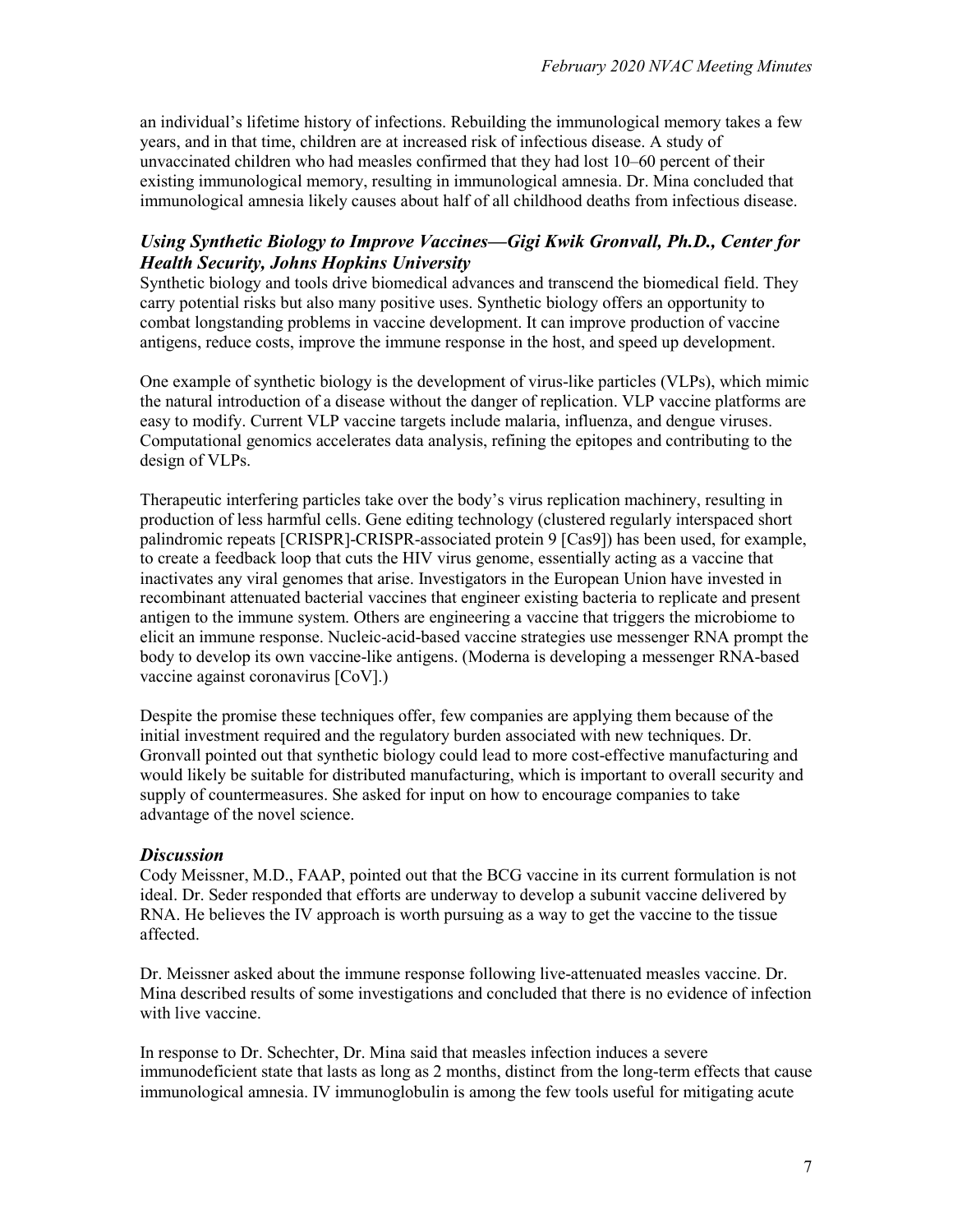measles infection, but more study is needed to determine whether it would be useful for other pathogens in children who had measles. Dr. Mina pointed out that the mortality rate of measles is much higher when calculated along with subacute sclerosing panencephalitis and other complications of measles plus the predicted long-term effects of immunological amnesia.

### **CDC COVID 2019 Situation Update—Ram Koppaka, M.D., Ph.D., CDC**

Dr. Koppaka described the emergence and spread of COVID-19 to date. CDC established an incident management system in early January. The immediate risk in the United States is low at present. CDC is putting out guidance on strategies for prevention and for managing possible shortages of personal protective equipment. CDC will upload the full genetic sequence of virus taken from infected U.S. patients to NIH's GenBank as the samples become available. Four common CoVs cause mild to moderate upper respiratory infections, usually in the fall and winter. In contrast, SARS-CoV emerged from China in 2002 and caused about 8,000 cases, with 774 known deaths. Middle East respiratory syndrome (MERS)-CoV arose in Saudi Arabia in 2012, causing 2,400 confirmed cases and 850 deaths.

COVID-19 was identified in China in December 2019, likely stemming from a large, live animal market, and appears to spread through person-to-person transmission by coughing, sneezing, or contact with infected surfaces. The prevention techniques recommended for influenza and other upper respiratory infections (e.g., handwashing and avoiding contact) apply to COVID-19. Current management approaches consist of supportive care for symptoms and management of complications. NIH is pursuing a vaccine and therapeutics.

#### *Discussion*

Dr. Koppaka clarified that antivirals in development could be effective against COVID-19, but there is no definitive evidence that any specific antivirals are effective now. It is not clear whether there is any association between COVID-19 and influenza, such as whether one predisposes to infection with the other, whether one can worsen the other, or whether coinfection is possible.

# **COVID-19 Vaccine Development: Opportunities and Potential Pitfalls**

### *NIAID Response to SARS-CoV-2—Alan Embry, Ph.D., Division of Microbiology and Infectious Diseases, NIAID, NIH*

NIH is accelerating research on SARS-CoV-2, the virus that causes COVID-19. It is evaluating cross-reactivity with existing SARS and MERS vaccine candidates and monoclonal antibodies (mAbs). In addition to the usual grant mechanisms, emergency supplemental funding is available for investigators to increase understanding of COVID-19, create medical countermeasures, and develop animal models for research. NIAID also specifically solicited applications to develop vaccines, therapeutics, and diagnostics for COVID-19. To facilitate research, viral isolate from the first U.S. patient with COVID-19 is available, and other patient samples will be available soon. Efforts are underway to develop reagents.

NIAID's Vaccine Research Center partnered with Moderna to create a vaccine candidate specific to COVID-19, which will begin trials soon. The vaccine stabilizes the virus in its prefusion state, which appears to be enable immunogenicity in animals. NIAID's Infectious Diseases Clinical Research Consortium will conduct trials.

Three severe CoV outbreaks have occurred in the past two decades, and the pandemic potential of CoV is obvious, so efforts are underway to develop a universal CoV vaccine. The Vaccine Research Center is making strides toward optimizing antigen design for potency and breadth, developing self-assembling nanoparticles and VLPs to increase immunogenicity, and creating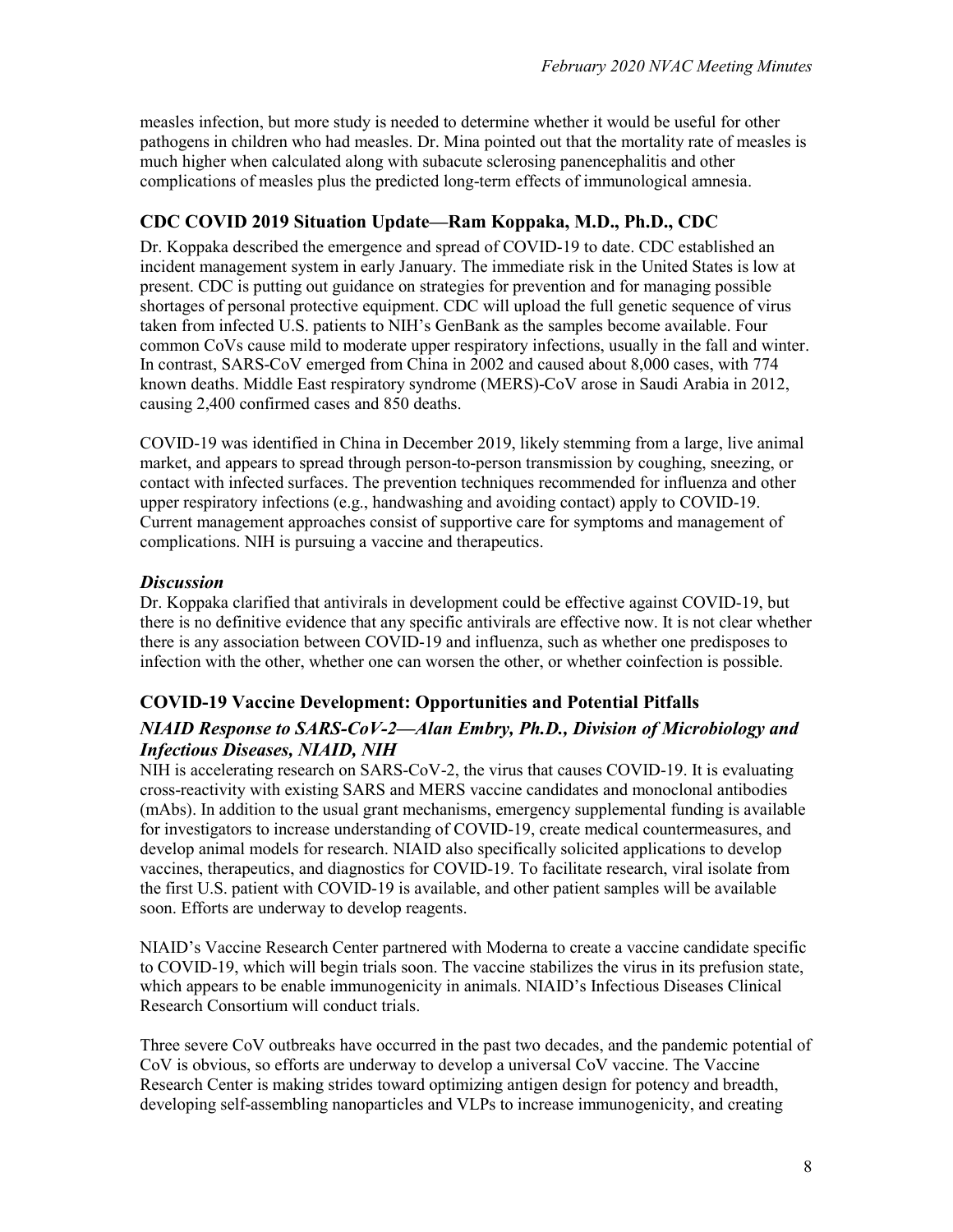gene-based delivery systems for rapid response. Dr. Embry concluded that global collaboration and transparency are critical to vaccine development.

### *2019-nHCoV—Ralph Baric, Ph.D., Gillings School of Global Public Health, University of North Carolina*

Dr. Baric explained that CoVs are jumping across species more rapidly than in the past. He believes that environmental conditions are affecting the rate at which the viruses can mutate and that the viral structure tolerates high rates of mutations, which allows for modular evolution. Studies have revealed a number of SARS-like bat CoVs, some of which theoretically can replicate in human cells and use human receptors. COVID-19 clearly originated in bats.

For long-term protection in humans, Dr. Baric suggests targeting the high-risk SARS-like CoVs that circulate in bats. The high-risk strains all use the same receptor for entry, grow in primary human airway cells, cause acute respiratory distress syndrome, affect the elderly more severely, and escape existing immune therapies. Similarly, a number of MERS-like CoV strains are poised to emerge in humans and have characteristics similar to the high-risk SARS-like CoV strains.

In the old model of virus emergence in humans, random mutations occurred, the virus spilled over from animals into humans, and the virus went through several rounds of replication before evolving into an epidemic strain. Now, viruses are capable of capitalizing on human or other animal receptors without any mutation. Genetically, the current human strains represent new SARS-like viruses different from any seen before.

Vaccine development faces complications. For example, animal models generally do not provide a good representation of the effectiveness of vaccines in aging humans. Use of adjuvants can drive a Th2 response that can be problematic. There is some evidence of antibody-dependent enhancement, which complicates the utility of a SARS-CoV vaccine.

#### *Developing Antivirals Against Coronaviruses—Mark Denison, M.D., Vanderbilt University School of Medicine*

Dr. Denison echoed the challenges to vaccine development for CoVs. His laboratory has been working for more than 5 years toward an antiviral candidate that would effectively target every CoV tested, with a high barrier to genetic resistance and a high fitness cost, and with the possibility of extending the therapeutic window for prevention, amelioration, or treatment. The ideal formulation could be used to stem transmission rapidly in a contained setting (e.g., a cruise ship) and should be available in oral form to ensure it is portable and accessible.

CoVs have the largest RNA genomes of any RNA family, the most proteins, and the most complicated mechanisms of replication. Multiple proteins work together, which is unprecedented for RNA viruses. CoVs can recapitulate a DNA-based, multiprotein replication enzyme. CoVs also have a unique capacity for regulating their own replication fidelity. Inactivating the virus' own "proofreading" capacity makes the virus sensitive to treatment compounds. Dr. Denison's laboratory received two nucleoside analogue compounds in development for testing that appeared to be active against the modified virus. One, remdesivir, dramatically reduced viral replication in in vitro models and showed broad activity against a wide variety of CoVs in different groups. Further testing revealed that it was difficult to generate resistance to the drug, and the resistance that was eventually generated was not very susceptible to the virus.

Dr. Denison noted that remdesivir was effective as prophylaxis in mouse studies and decreased virus titers when given early in infection, but, as with many drugs, it was not a very effective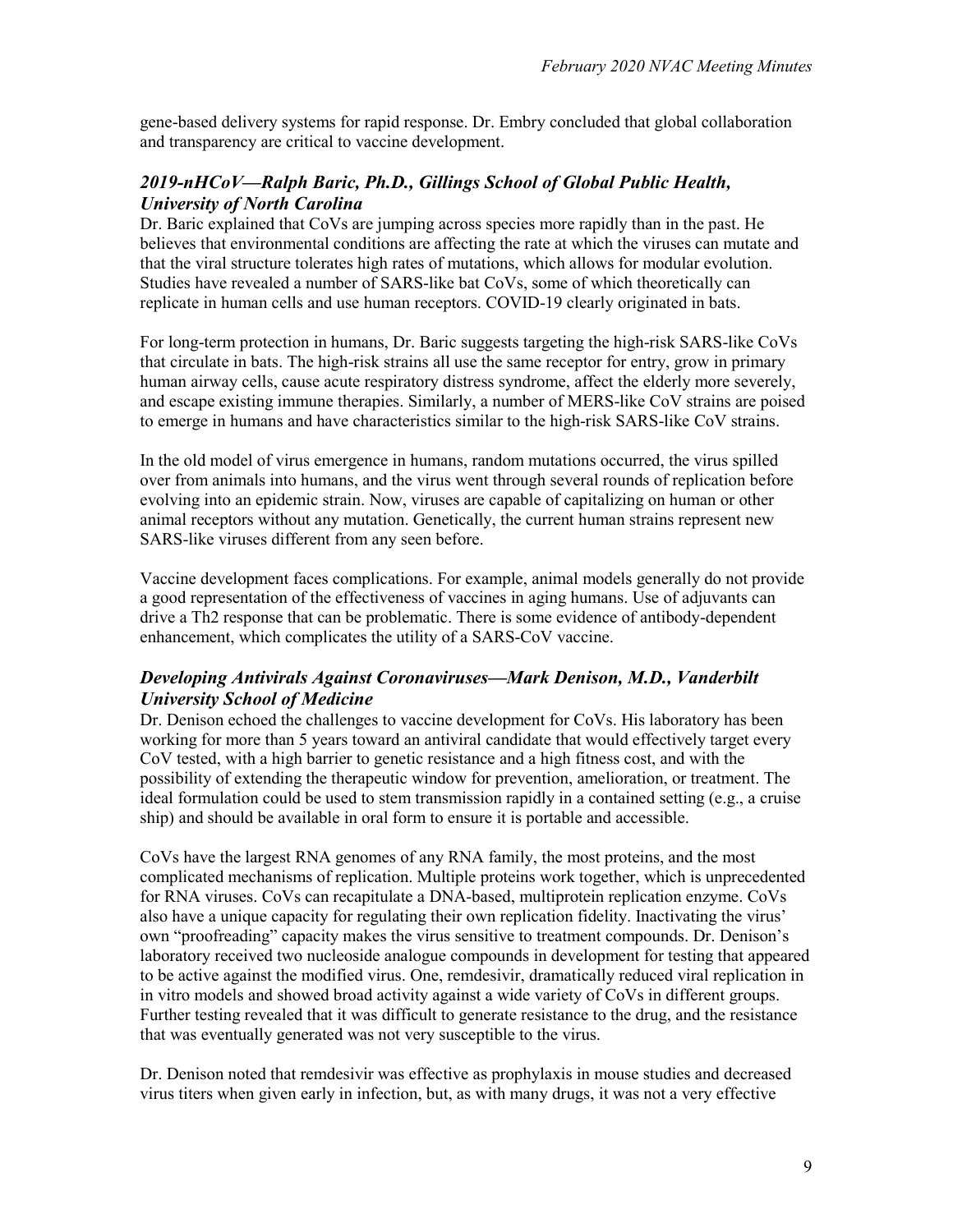antiviral when used alone in treating virus that has already settled in and caused acute respiratory distress syndrome or other complications. Remdesivir is given by IV administration.

A second drug currently in testing, EIDD-2801-NHC, has a slightly different mechanism of action but also meets the criteria that Dr. Denison's laboratory established for an effective antiviral. It is orally bioavailable, however, making it potentially more useful in practice. Dr. Denison pointed out that work continues on mAbs and host-directed therapies that, in theory, could be combined with direct-acting antivirals, particularly to extend the therapeutic window and further prevent infection.

#### *Discussion*

Dr. Denison noted that remdesivir has been deemed safe and is being used in Ebola virus trials, which is encouraging. It works against CoV in animal models, but more study is needed to understand the circumstances under which it would work for humans.

Dr. Denison speculated that CoV transmission from bats may occur by human contact or ingestion of meat. Dr. Baric said many people who work in or around bat caves are seropositive for CoV, presumably because of contact with bat guano or from eating bat meat. Bats can harbor multiple CoVs, and there are a number of mechanisms for transmission to humans, but how those translate into a human outbreak remains unclear.

Dr. Embry acknowledged some of the problems with SARS vaccine candidates and antibody enhancement in animal studies. The CoV vaccine in development that stabilizes the virus in its prefusion state should neutralize the virus before sustained infection and mitigate the possibility of antibody enhancement.

Dr. Denison pointed out that Dr. Baric's work in the 1990s predicted the potential for CoVs to cross species. He added that bats are a species at risk and should not be seen as enemies to humans. He also expressed optimism about the future of countermeasures, thanks to long-term research funding supporting the work that formed the basis for the promising vaccine and antiviral candidates described.

Dr. Schechter proposed the use of chloroquine or other protease inhibitors, and Dr. Denison agreed that both could be effective in preventing CoV replication. One protease inhibitor has been used successfully in cats in China against feline CoV. A combination of nucleoside analogues and protease inhibitors could potentially be very effective, Dr. Denison noted.

#### **Novel CoV Medical Countermeasures (MCMs): U.S. Task Force Efforts—Robert Johnson, Ph.D., BARDA, Office of the Assistant Secretary for Preparedness and Response (ASPR), HHS**

Dr. Johnson explained that BARDA forms public–private partnerships to move products toward licensure. It seeks to leverage existing products, platforms, and capabilities to develop MCMs, prioritizing development on the basis of public health impact and probability of success. COVID-19 represents the third CoV outbreak in less than two decades, yet no vaccines or therapeutics have been licensed for use. The ASPR established the COVID-19 MCM Task Force to align government agencies around an end-to-end solution and facilitate sharing of information and resources. Working groups on therapeutics, vaccines, diagnostics, and clinical trials will focus on their respective areas; subworking groups on animal models and sample sharing will address those needs across the development pipeline. The end-to-end approach requires partners to think through the process from discovery to licensure to large-scale production.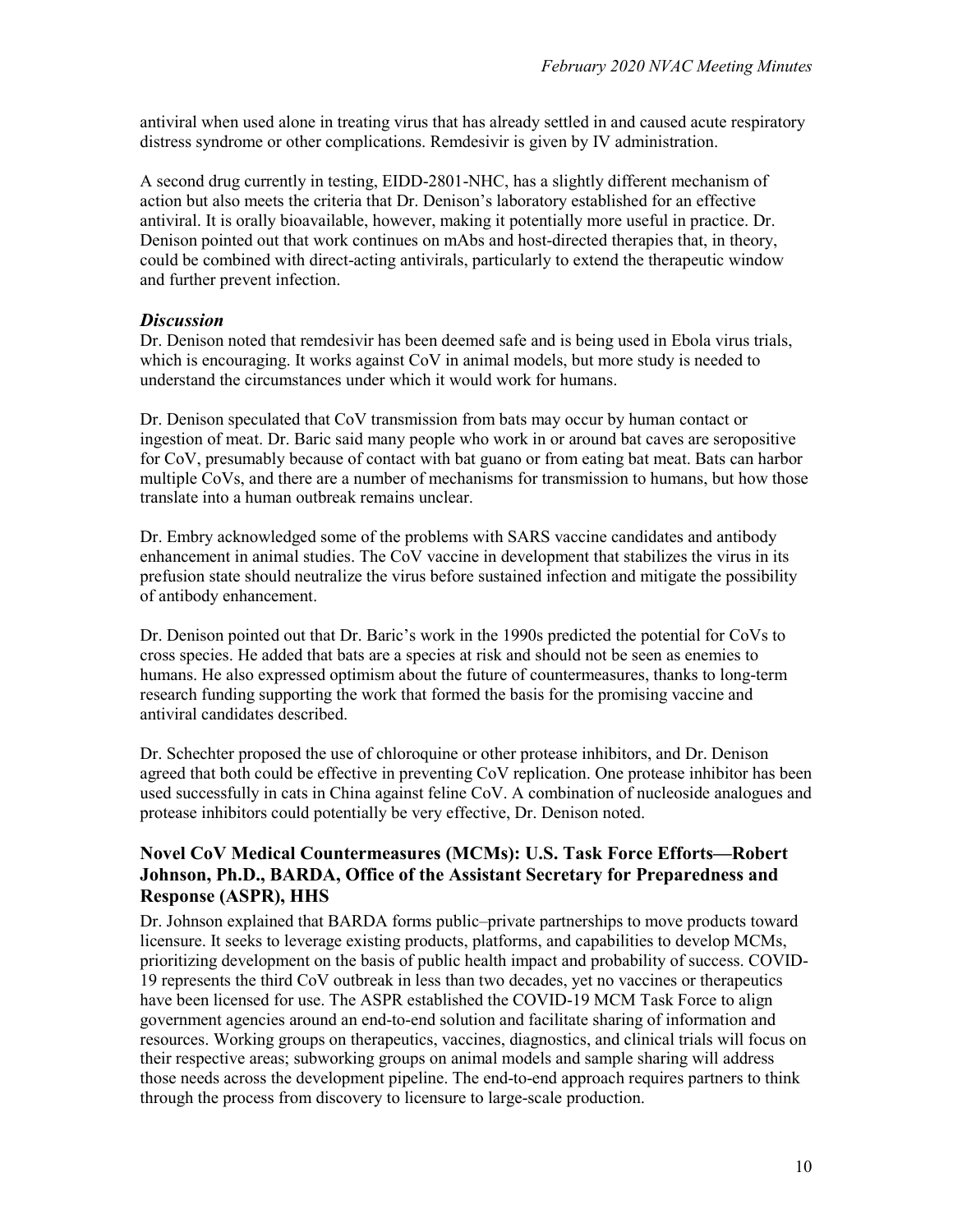For COVID-19, BARDA aims to leverage proven vaccine platforms with large-scale capacity, rapidly, and using multiple approaches. Platform-based mAbs, if successful for treating COVID-19, can move forward quickly to licensing and manufacturing, as can other existing therapeutics that prove useful. New diagnostics are needed to enable earlier identification and treatment of the virus. Other efforts are addressing how current manufacturing facilities can be adapted to scale up production of COVID-19 products.

BARDA's market research portal is open for submissions related to COVID-19 from stakeholders. For COVID-19 diagnostics in particular, BARDA has opened the EZ Broad Agency Announcement and amended its own Broad Agency Announcement for abstracts and white papers.

#### *Discussion*

Dr. Johnson observed that the September Executive Order focuses on influenza vaccines, but many of the requirements and needs for that effort overlap with those of the COVID-19 efforts, so he anticipated mutually beneficial support for both.

### **NVAC Liaison Updates**

### *VRBPAC—Hana El Sahly, M.D.*

VRBPAC met on October 9, 2019, to hear a presentation of the research programs in the Laboratory of Hepatitis Viruses and the Laboratory of Vector-Borne Viral Diseases of FDA's Office of Vaccines Research and Review and to make recommendations on the strain selection for the trivalent and quadrivalent vaccines for the 2020 Southern Hemisphere influenza season. The Committee voted to include protection against influenza A and B in both formulations.

VRBPAC met again on November 8, 2019, to discuss recommendations for the development of chikungunya vaccine. Specifically, the committee reviewed the feasibility of randomized, controlled clinical disease endpoint efficacy trials, the role of seroepidemiologic data in identifying immune markers reasonably likely to predict vaccine effectiveness, and the role of animal models in predicting vaccine effectiveness. Members discussed the paucity of wellconducted chikungunya surveillance studies, which renders the conduct of a Phase III clinical trial challenging.

#### *PAHO—Nathalie El Omeiri, Ph.D.*

PAHO will celebrate Vaccination Week in the Americas from April 25 to May 2 with the slogan "Love, Trust, Protect, Get Vaccinated." The regional launch will take place in Dominica on April 25 with ministries of health from the Caribbean countries and territories and other key partners such as CDC, Public Health Agency of Canada, and other United Nations agencies.

PAHO is developing a regional adaptation of WHO's proposed 2030 immunization agenda, taking into account inputs from the countries in the region. PAHO continues to provide technical cooperation to countries in Latin America and the Caribbean to strengthen immunization programs and surveillance of vaccine-preventable diseases with a series of upcoming regional trainings and updates of guidelines. For instance, it is updating guidelines for surveillance of adverse events following immunization; guidance for evidence-based decision-making, specifically for national immunization technical advisory groups; and guidance for surveillance of tetanus, diphtheria, and pertussis.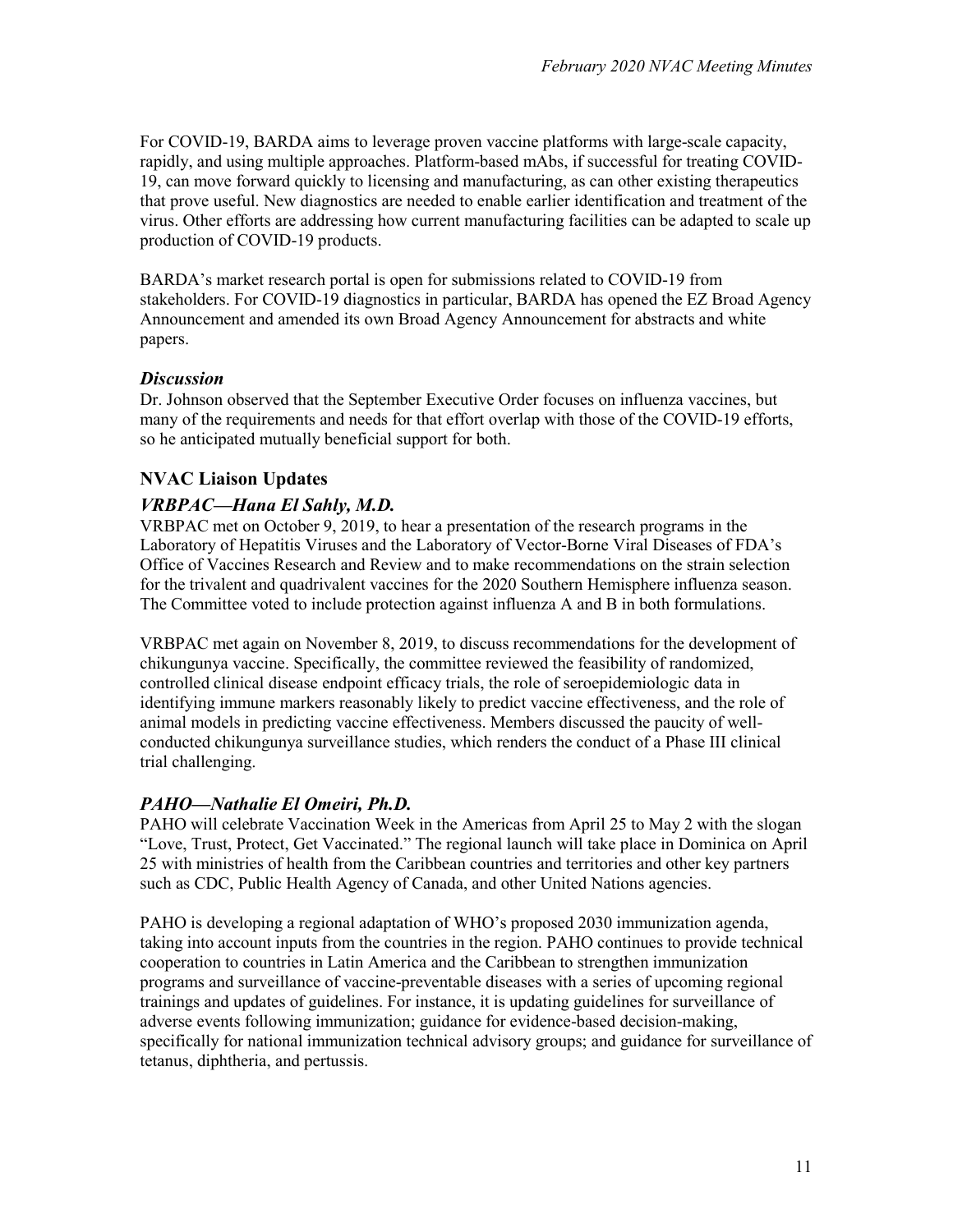In line with previous support to help countries evaluate the impact of vaccines after they are introduced, PAHO developed a guidance document for the evaluation of HPV vaccine impacts in Latin America and the Caribbean, and it will be validated by a group of experts in March 2020.

Considering the progress with maternal immunization and the success of hepatitis B vaccination programs in the Americas, which have resulted in significant progress towards the elimination of mother-to-child hepatitis B transmission, PAHO is working with CDC on country guidance for the verification of elimination in the Americas.

### *NACCHO—John Douglas, M.D.*

With support from CDC, NACCHO implemented a local public health initiative to increase vaccine confidence and address vaccine misinformation within communities. The organization's annual conference will include immunization-related topics and recognize model practices, many of which fall into the category of immunization program work.

NACCHO submitted letters to Congress over the past 6 months on vaccination of detainees in Customs and Border Patrol custody, to HHS on the development of the 2020 National Vaccine Plan, to the U.S. House Oversight and Investigations Committee's about pandemic influenza, and to the Department of Homeland Security requesting implementation of an influenza vaccination program for asylum seekers and migrant workers.

NACCHO co-sponsored testimony by Jeff Duchin from the Seattle Public Health Department to Congress for a briefing in October titled Preventing Outbreaks: Working Together to Increase Vaccine Confidence. Taking advantage of its other broad communication platforms, the organization posted a variety of different materials for local health departments to use during HPV Prevention Week in January.

### *ASTHO—Kim Martin*

ASTHO is working on several initiatives to address vaccine hesitancy, including a podcast and some videos to describe State health agency efforts during the recent measles outbreaks and an infographic showing the cost of an outbreak. It is tracking legislative changes and has developed blogs and resources about some of the vaccination policies to watch. ASTHO continues HPV Project Echo, through which nine States will share some of their challenges and promising practices and work together to develop solutions to increase HPV vaccination rates.

#### *APhA— Jean-Venable "Kelly" Goode, Pharm.D.*

APhA continues to focus on training, education, and information. It holds webinars after every ACIP meeting and had over 500 registrants for its November webinar. It also had a webinar on patient referral for vaccinations to and from pharmacies. On its website, APhA offers quizzes for members and nonmembers to test their vaccine knowledge. The organization uses the quizzes to identify topics for which it should provide education. More than 2,000 people have accessed the quizzes around vaccine storage and handling, HPV vaccine, adolescent immunizations, and immunization administration.

APhA conducted a pulse survey to get an idea of how pharmacists were interpreting shared clinical decision-making and how they were putting it into practice so it could address those issues with education. In March, APhA will hold its annual meeting in the Washington, D.C.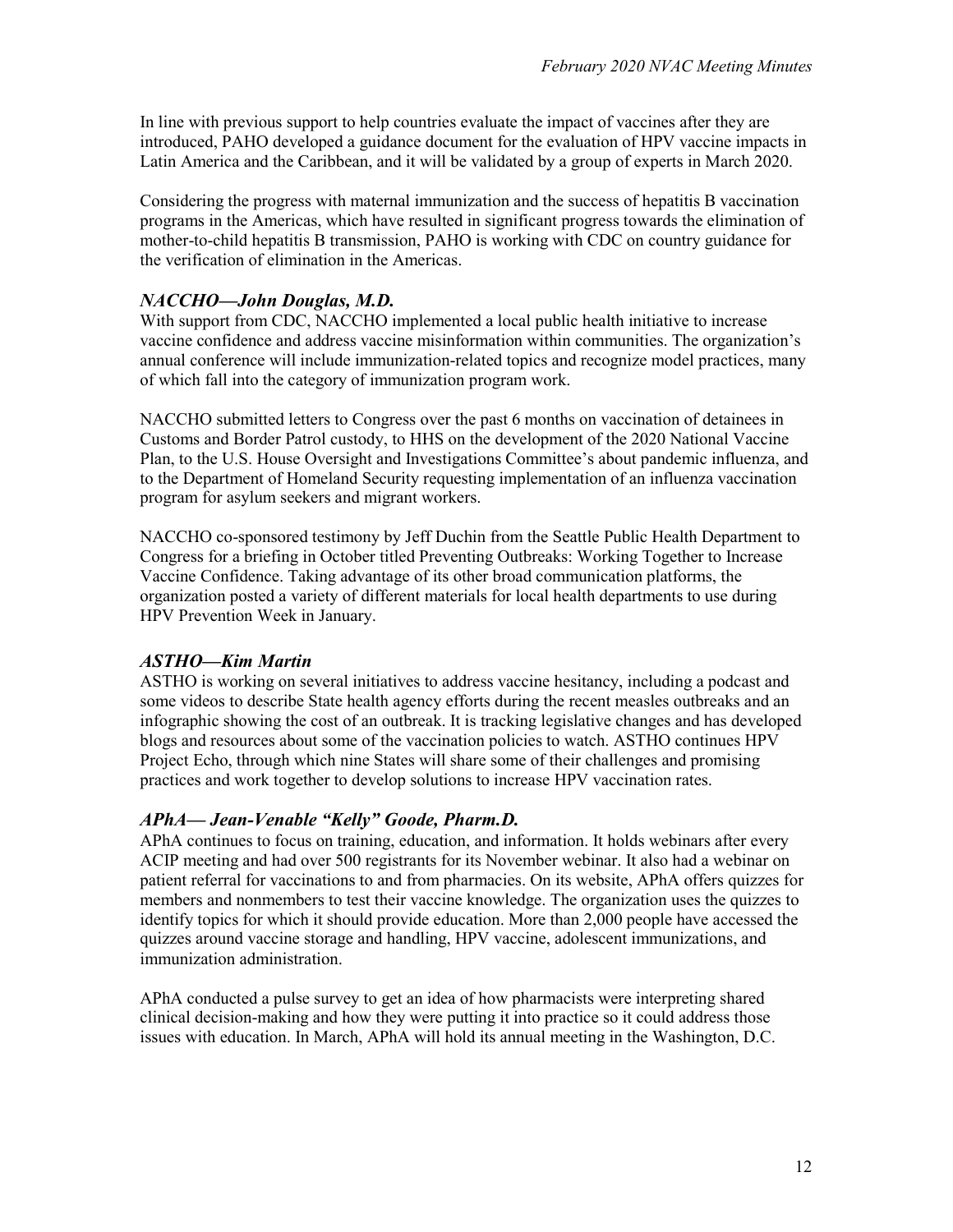### **AIRA—Rebecca Coyle, M.S.Ed.,**

AIRA'S measurement and improvement initiative is measuring immunization information systems performance in key content areas, most recently for clinical decision support features. After two cycles of measurement, AIRA is seeing improvement, as clinical decision support features become better aligned with national standards.

In addition to the measurement and improvement initiative, AIRA is hosting a 3-week webinar series with the University of Colorado on how to implement a centralized reminder recall system. The webinars provide a deep dive into a new toolkit developed in conjunction with AIRA. The webinars will be recorded and posted on the AIRA website.

AIRA will take part in the Healthcare Information and Management Systems Society meeting in March, where it will showcase some of the collaborative opportunities with the Society and CDC. It holds its national meeting in August in Portland, OR.

### *AIM— Claire Hannan, M.P.H.*

AIM held its annual leadership training conference in December, where it celebrated its 20th anniversary. The organization continues to provide leadership and skill training and mentoring for new program managers. The turnover is still considerably high for people in state immunization director positions. AIM partnered with the University of Michigan to publish an article on improving fourth-dose diphtheria-tetanus-pertussis vaccine completion rates in the February 4, 2020, online journal, *Human Vaccines and Immunotherapeutics*. The information came from a roundtable conducted in June 2018 with nine city and State public health programs. AIM is working on two toolkits, one around lessons learned with engaging in policy work and another on improving vaccine confidence and vaccine hesitancy.

*Advisory Commission on Childhood Vaccines (ACCV)—Cody Meissner, M.D., FAAP*  ACCV conducted its 112th quarterly meeting on December 5, 2019. The meeting began with program updates from DICP and Chief Special Master Brian Corcoran of the U.S. Court of Federal Claims. Mr. Corcoran discussed the P100 Pilot and Pre-Assignment Review program, which aims to reduce the time needed to review and settle petitions and increase the number of petitions resolved annually by sending those petitions eligible for settlement to a neutral party for evaluation. In September 2019, the Office of the Special Master selected 25 petitions to test under the P100 program. The test group consisted of five petitions from each of the five law firms participating in a task force that was convened on November 7, 2018. If the pilot test is successful, the court anticipates referring 100 petitions to the P100 program for each round of neutral evaluations.

The P100 program seeks to increase the efficiency of processing petitions by defining case assignments to a Special Master until the record is substantially complete and ready for medical review. The initial review will result in either an activation order if the medical records and other evidence are substantially complete or a scheduling order, which sets forth the filings required to complete the process. The court will follow up scheduling orders as necessary until the record is substantially complete.

ACCV also reviewed program updates from CDC's Immunization Safety Office, NIAID, FDA's Center for Biologics Evaluation, and OIDP. ACCV is required by the National Childhood Vaccine Injury Act of 1986 to review new and modified vaccine information sheets. CDC revised eight vaccine information sheets to ensure that the language in certain sections is consistent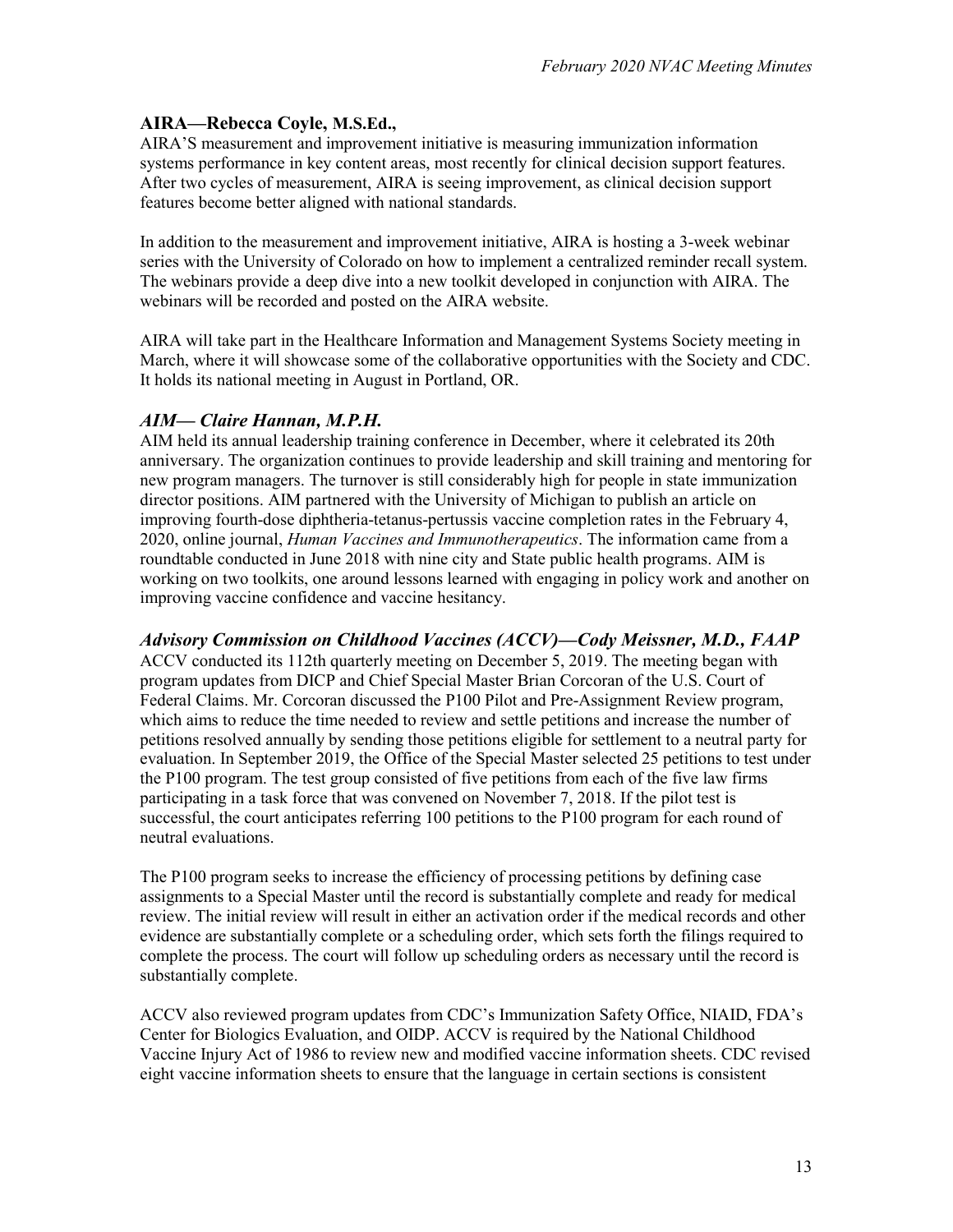among them. During presentation of those information sheets, ACCV members made suggestions that CDC agreed to take under advisement.

### *VA—Troy Knighton, M.Ed., Ed.S., LPC*

More than 2 million veterans have been vaccinated against influenza this season, including about 110,000 through VA's partnership with Walgreens. The Veterans Health Administration stood up a COVID-19 national workgroup with many subgroups to begin to plan a response and implement recommendations as they are developed by other federal agencies.

### *NIH—Barbara Mulach, Ph.D.*

During his talk on CoV vaccine evaluation, Dr. Embry mentioned the Infectious Disease Clinical Research Consortium. Dr. Mulach explained that NIAID has modified the structure of its vaccine research entities and established a new, overarching leadership group, but the investigators associated with its longstanding Vaccine Treatment and Evaluation Units are still involved.

In December, NIAID issued an update to its 2014 report, *Antibacterial Resistance Program: Current Status and Future Directions*. It describes progress made since the original report and highlights innovative approaches to be pursued over the next 5 years to combat antimicrobial resistance. Over the summer, NIH made an award to the University of Alabama at Birmingham to begin an acute flaccid myelitis natural history study in collaboration with CDC and other partners. The international multisite study will reveal more about the incidence and distribution of acute flaccid myelitis and how it develops and progresses in children.

### *USDA–Geetha Srinivas, D.V.M., M.S.*

Since May 2018, an outbreak of virulent Newcastle disease (VND) has had a devastating impact on backyard poultry populations in California. To eliminate the virus, a joint incident management team of the California Department of Food and Agriculture and USDA is humanely euthanizing infected and exposed birds, as well as conducting diagnostic testing to identify any new or potential sources of infection. On February 27, 2019, the state issued a regional quarantine for all of Los Angeles County and parts of San Bernardino and Riverside Counties to prohibit the movement of all poultry and poultry products as well as any poultry materials or equipment, including nonpoultry species that came in contact with the poultry.

VND is highly contagious and nearly always fatal among poultry, but it also affects other birds. The only way to stop the spread of the virus is to euthanize infected birds and all domestic birds within the infected areas. One way the disease spreads is by transporting infected birds and the equipment that comes in contact with them. More than 1.2 million birds have been euthanized in Los Angeles, Riverside, and San Bernardino counties to control the disease. The disease also spread to a few other isolated areas of California and some discrete areas of Utah and Arizona last year. All of the incidents outside the regional quarantine areas have been contained. The last positive detection was on January 7, 2020. The regional quarantine in Southern California is expected to extend until summer. Although VND can cause severe conjunctivitis in humans, to date, there has been only one case of conjunctivitis reported since 2018.

### *HRSA DICP—Mary Rubin, M.D.*

Dr. Rubin said HRSA's Bureau of Primary Health Care had no update. The National Vaccine Injury Compensation Program (VICP) has continued to process an increased number of claims. In fiscal year 2019, 1,282 claims were filed, \$196.2 million was awarded to petitioners, and \$29.2 million was awarded in attorneys' fees and costs. As of January 1, 2020, a total of 289 claims had been filed with the program, and \$57.2 million had been awarded for petitioners and attorneys'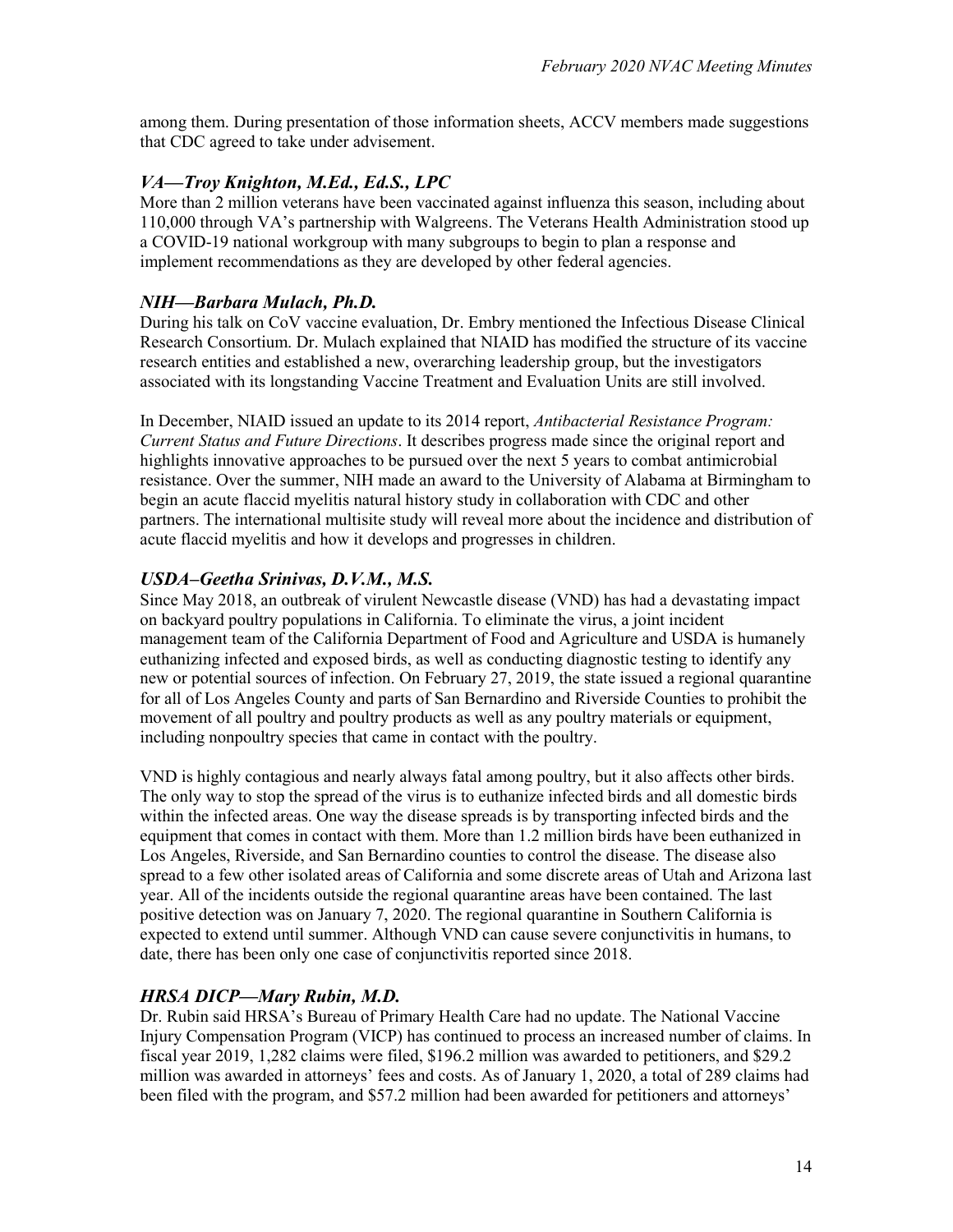fees and costs. HRSA has a backlog of 913 claims alleging vaccine injury awaiting review. As of January 1, 2020, the Countermeasures Injury Compensation Program had compensated 39 claims totaling \$5.5 million.

### *FDA—Valerie Marshall, M.P.H.*

In December 2019, FDA approved Ervebo, the first FDA-approved vaccine for the prevention of disease caused by the Ebola virus in individuals 18 years of age and older. In November 2019, FDA approved a supplement to the biologics license application for Fluzone vaccine to include the high-dose quadrivalent formulation for persons 65 years of age and older for the prevention of influenza disease caused by influenza A subtype viruses and type B viruses contained in the vaccine.

### *DoD—Limone Collins, M.D.*

DOD completed its influenza vaccine program for 2019–2020, meeting its goal of vaccinating 90 percent of the forces by January 15. The program includes all active services and reserve components. DoD continues to maintain restricted distribution and rigorous control over the yellow fever vaccine, which is an ongoing issue within the Department. DoD anticipates the implementation of a new smallpox vaccine in September of this year that it hopes will have a greater safety profile. In regards to clinical studies, DoD is in the second year of its influenza vaccine effectiveness study. It is a collaborative study with the Immunization Healthcare Division and the Uniformed Services University's Infectious Diseases Clinical Research Program. The study has enrolled almost 6,000 candidates. Dr. Collins said DoD is looking forward to getting some information about a more effective technology for influenza vaccine.

### *CMS—Mary Beth Hance*

Regarding reporting of immunizations delivered through Medicaid, in September, CMS released its core set reporting for 2019, which describes data from 2018. For children, the core set includes two immunization measures that are also Healthcare Effectiveness Data and Information Set (HEDIS) measures: the childhood immunization status measure for children under 2, and the immunization for adolescents measure. The rate for the childhood immunization status measure was consistent in 2018, remaining flat since 2017. However, there was an increase in the immunization rate for adolescents from 74.5 percent to 77.4 percent, which CMS was happy to see. Details of the data are available on Medicaid.gov. For adults, the core set includes a measure for influenza vaccination, but the threshold of reporting by 25 States on that measure has not yet been met.

### *AHRQ and the U.S. Preventive Services Task Force (USPSTF)—Justin A. Mills, M.D., M.P.H.*

USPSTF is updating its 2014 recommendation for hepatitis B screening in nonpregnant adolescents and adults at high risk. In 2014, USPSTF recommended screening for hepatitis B infection in persons at high risk for infection. USPSTF based this recommendation on adequate evidence that the screening is accurate for identifying persons with chronic hepatitis B infection, that the hepatitis B vaccination is effective at decreasing acquisition in persons who are negative for hepatitis B, and that there is antiviral treatment for chronic hepatitis B infection that is effective for improving intermediate and health outcomes.

USPSTF is also conducting a new systematic review on the safety of vaccines used for routine immunization in the United States. This review will provide an update to the 2014 AHRQ review for each of the following populations: adults, children, adolescents, and pregnant women. More information on both of these efforts should be available by the June 2020 NVAC meeting.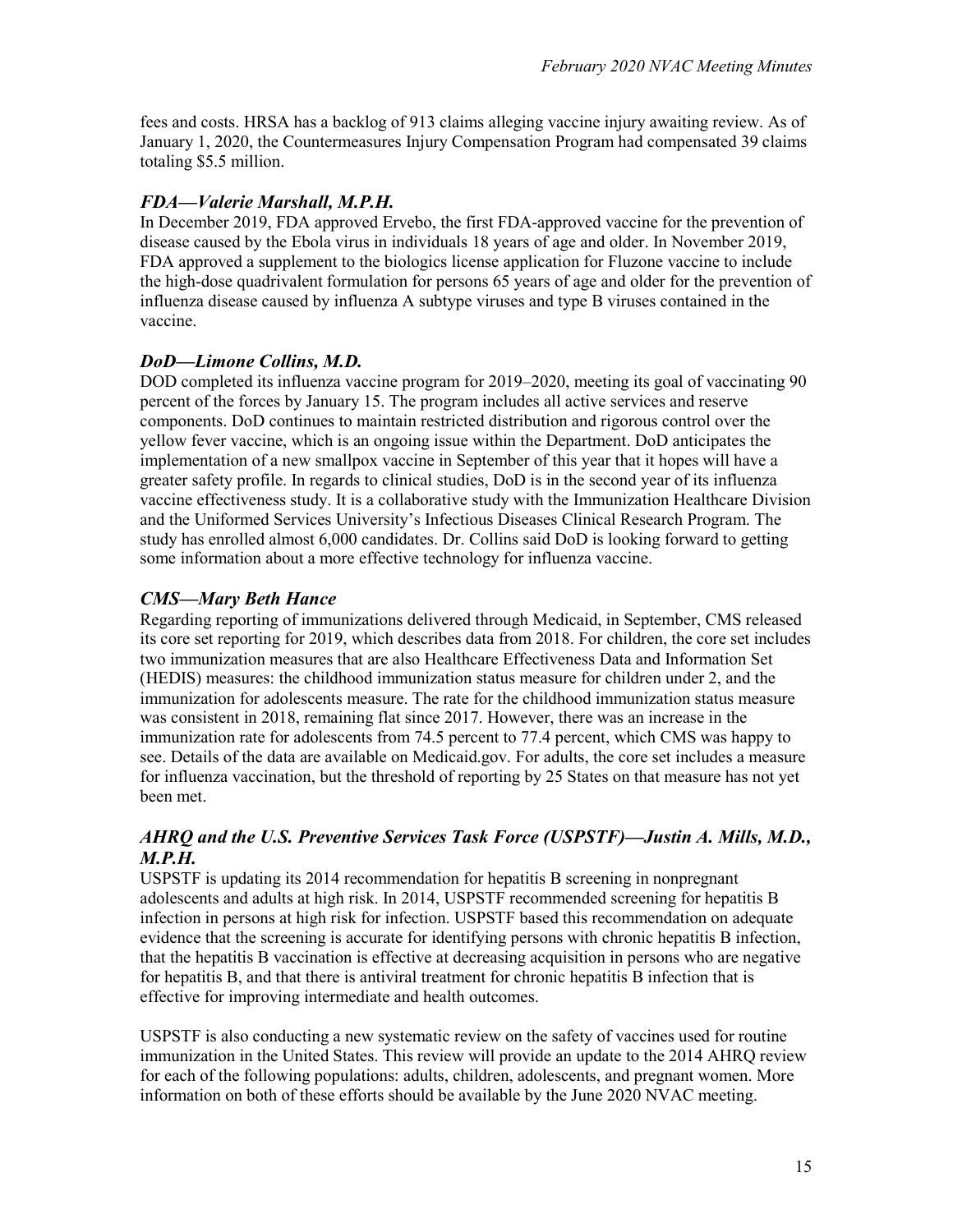#### **DISCUSSION**

Mary Anne Jackson, M.D., FAAP, FPIDS, FIDSA, asked whether shoulder injury related to vaccine administration remains the most common VICP claim and whether any trends around those claims have been identified. Dr. Rubin said shoulder injury related to vaccine administration continues to be the most common claim, representing 54 percent of all claims filed in the past 2 years. VICP does not have data on the locations associated with claims.

AHIP, BARDA, CDC, and the Public Health Agency of Canada provided written reports only.

### **U.S. Influenza Vaccine Modernization Efforts**

### *Modernizing the U.S. Influenza Vaccine Enterprise—Kristin DeBord, Ph.D., ASPR*

Dr. DeBord outlined the threat of seasonal and pandemic influenza in economic terms and with an eye to national security. Most current influenza vaccines are derived from eggs and are effective but take a long time to prepare; half of the egg-based vaccine manufacturing occurs overseas, so the supply chain could be at risk in the face of a severe season or pandemic. Current vaccines are not designed to allow for incorporating new influenza strains rapidly. Further, U.S. vaccination rates are low—about 45 percent for adults and 62 percent for children in the 2018– 2019 season.

The Executive Order on modernizing influenza vaccines highlighted the national security and public health implications. It established a National Influenza Vaccine Task Force to modernize the domestic influenza vaccine enterprise to be highly responsive, flexible, scalable, and more effective at preventing the spread of influenza viruses. The Task Force is jointly chaired by representatives of HHS and DoD and includes representatives from BARDA, NIH, CDC, CMS, USDA, VA, the Department of Homeland Security, and the Department of Justice. The Executive Order spells out four policy objectives:

- Reduce U.S. reliance on egg-based influenza vaccine production.
- Expand domestic capacity of alternative methods that allow more agile and rapid responses to emerging influenza viruses.
- Advance the development of new, broadly protective vaccine candidates that provide more effective and longer-lasting immunities.
- Support the promotion of increased influenza vaccine immunization across recommended populations.

The Task Force was charged with quickly creating a 5-year plan to achieve the objectives. The Task Force ultimately focused on a national strategy for modernization over 10 years to allow time for advanced development and licensure procedures. The resulting National Influenza Vaccine Modernization Strategy, 2020–2030, is aligned around three strategic objectives:

- Strengthen and diversify influenza vaccine development, manufacturing, and supply chain.
- Promote innovative approaches and use of new technologies to detect, prevent, and respond to influenza.
- Increase influenza vaccine access and coverage across all populations.

Other federal partners were consulted in the development of the new strategy. For example, Dr. DeBord said, the State Department contributed to the language on egg-based vaccine manufacturing, which can be a sensitive issue among international partners.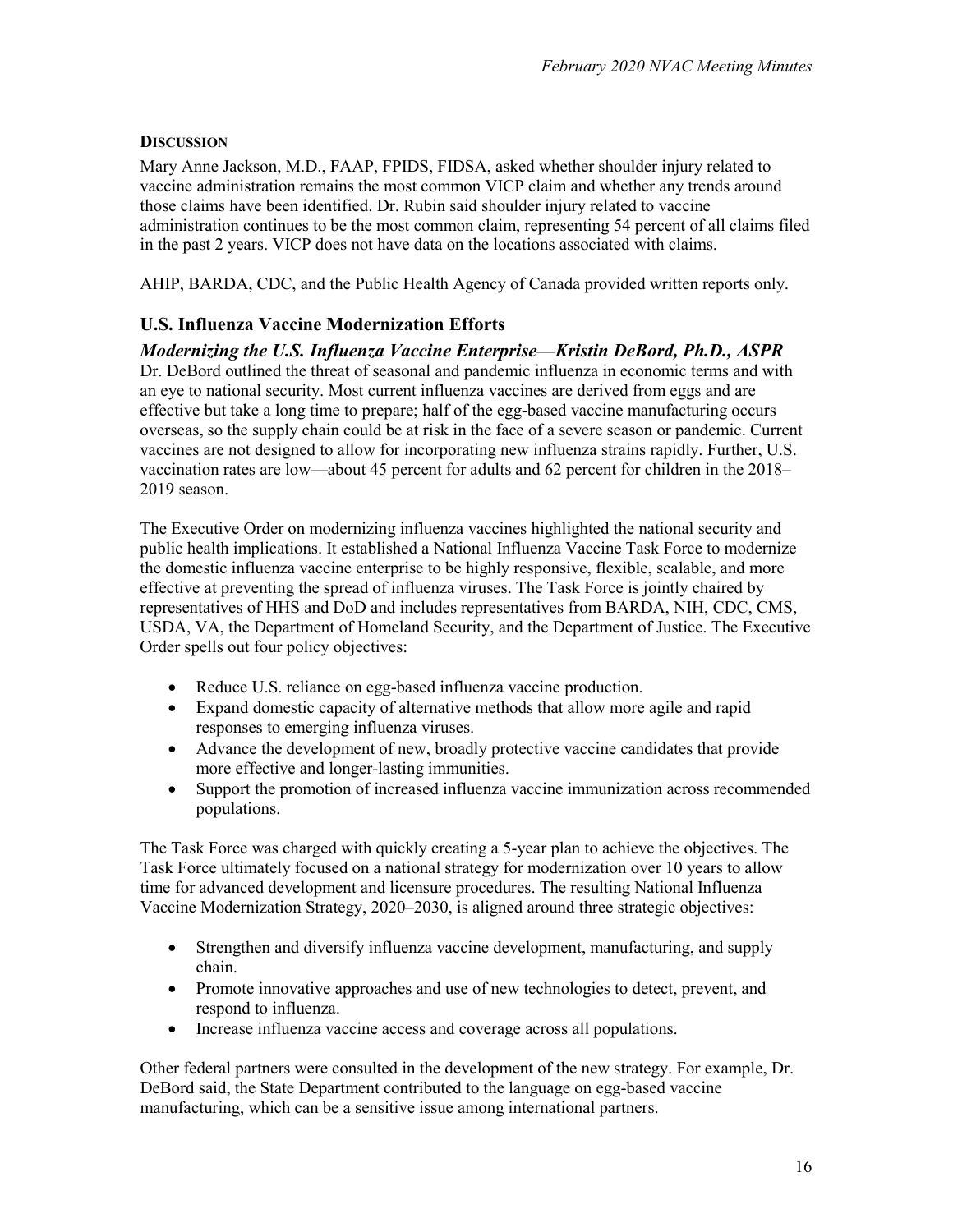### *Implementing the NIAID Strategic Plan for a Universal Influenza Vaccine—Alan Embry, Ph.D., Division of Microbiology and Infectious Diseases, NIAID, NIH*

Although the annual seasonal influenza vaccines are safe and effective, their overall effectiveness rates vary each year depending on how well the vaccine matches the circulating strains. The time required to develop or revise a vaccine is too long to address novel viruses in a timely manner. Taking into account these concerns, in 2017, NIAID convened experts in the field, who agreed that the ideal universal influenza vaccine would be at least 75 percent effective, protect against group I and II influenza A viruses, protect for at least 1 year, and be suitable for all age groups. NIAID developed its Universal Influenza Vaccine Strategic Plan with these goals in mind, outlining specific research goals and approaches to achieve them.

Under the strategy, NIAID's Centers for Excellence for Influenza Research and Surveillance (CEIRS) added longitudinal cohorts to better understand various factors, including preexisting immunity, which might affect response to vaccination and infection. A CEIRS study in Nicaragua determined that hemagglutinin stalk antibodies independently protect against infection and thus may be a target for vaccine development. Two studies are evaluating cohorts of infants longitudinally to understand the impact of first exposure to vaccine and the development of immunity after infection. NIAID is also expanding the capacity for human influenza challenge studies at Vaccine Treatment and Evaluation Units.

NIAID's Collaborative Influenza Vaccine Innovation Centers focus the efforts of three vaccine research centers around a comprehensive program for universal influenza vaccine development. The three centers represent national and international investigators at many sites. The Collaborative Influenza Vaccine Innovation Centers have proposed various novel approaches to vaccine delivery (including use of recombinant proteins, VLPs, nanoparticles, DNA, RNA, and microneedle patches) as well as novel antigen designs that they are testing in various animal models, including some nonhuman primates.

Among the seasonal influenza vaccine studies underway is a comparison of different combinations of two vaccines with and without one or two adjuvants, and more such studies are planned. NIAID is also considering adding "response" to the mission of the CEIRS program, focusing more on human studies and the animal interface, improving understanding of influenza transmission, and developing vaccines that address influenza B as well as influenza A (in the context of partnerships around universal influenza vaccine development).

#### *Discussion*

Larry Pickering, M.D., FAAP, FIDSA, noted the affordability and ease of access associated with influenza and other vaccinations delivered by retail pharmacists. Dr. Goode said about 30 percent of influenza vaccines are delivered through pharmacies, and she offered to provide more APhA data. Dr. DeBord said HHS hopes to expand how people get vaccines and health care in general. She believes pharmacies might be underutilized. Pharmacy-based vaccinations could be particularly helpful in a pandemic setting to avoid overwhelming emergency departments. Dr. Hopkins noted that the National Adult Immunization and Influenza Summit believes it will take a broad coalition of pharmacies, public health providers, visiting nurses, medical system providers, and others to vaccinate enough people to make a bigger impact on influenza.

Ms. Butler raised concerns about ensuring the nation has the resources to maintain its focus on influenza and also address emerging infections like COVID-19. Dr. Embry said influenza remains a top priority for NIAID, and its efforts to improve influenza vaccines are not affected by its work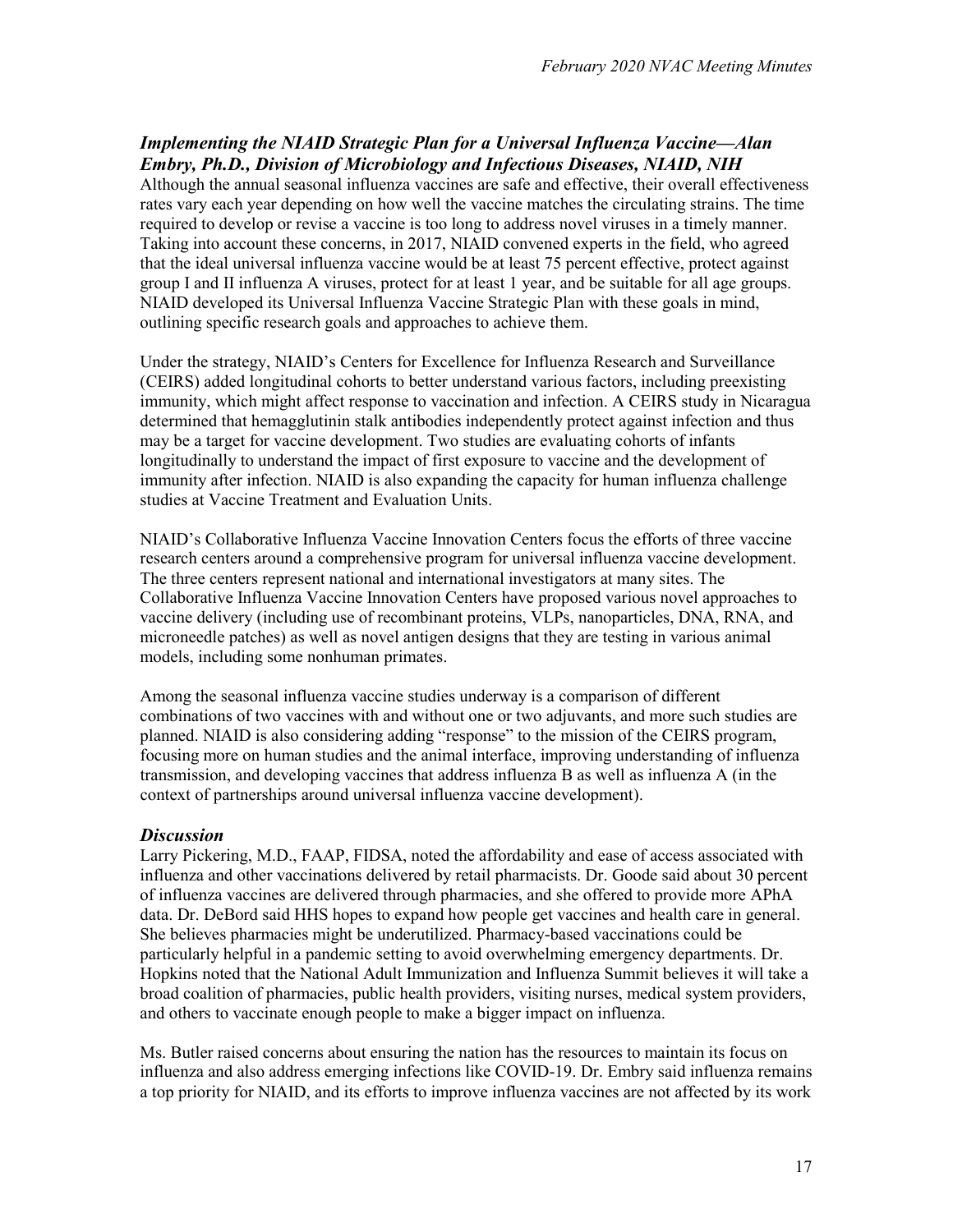on CoV. Dr. DeBord said HHS continues to have significant resources dedicated to influenza, even as some attention is temporarily diverted to COVID-19.

Dr. Dunn recommended that the National Influenza Vaccine Task Force include people with expertise in communication and public messaging. Despite the wide availability of free and lowcost influenza vaccine in multiple settings, uptake remains low, so addressing vaccine hesitancy and encouraging uptake are important.

#### **Vaccine Confidence Subcommittee Update—John Dunn, M.D., M.P.H., Co-Chair**

The Subcommittee was charged with updating NVAC's 2015 report on vaccine confidence to include determinants of vaccine confidence over the life span, recommendations on improving confidence in all vaccines, and guidance on applying evidence-based best practices from other social research fields to foster vaccine confidence. The subcommittee will provide a summary of research on vaccine confidence by age group and by vaccine that has emerged since 2015. It will make recommendations for new strategies and approaches that are concise, practical, and feasible. Draft recommendations will be presented at the June 2020 NVAC meeting, followed by publication for public comment, and the final report and recommendations will be submitted to the Council at the September 2020 NVAC meeting.

The subcommittee heard from experts on topics ranging from real-world approaches, the psychological underpinnings of vaccine hesitancy and confidence, the components of a resilient immunization system, the pros and cons of vaccine mandates, and the growing sophistication of the anti-vaccine movement. The subcommittee learned, for example, that effective approaches to build confidence vary by vaccine and by subgroup.

There has been some discussion about potential recommendations, such as the need for nuanced, balanced approach to mandates and nonmedical exemptions; increasing the role of state departments of education; increasing provider compensation for vaccine education; applying business concepts such as branding; and strengthening preparation at the local level for outbreaks. Future subcommittee meetings will focus on vaccine-specific confidence research, applicable findings from other social science fields, and evidence-based interventions.

#### **Public Comments**

No public comments were offered.

#### **Adjournment**

Dr. Hopkins adjourned the meeting for the day at 4:19 p.m.

### **Day Two—February 14, 2020**

#### **Chair's Welcome—Robert H. Hopkins Jr., M.D., MACP, FAAP, NVAC Chair**

The meeting came to order at 9:02 a.m. Dr. Hopkins recapped the topics discussed on the first day of the meeting and outlined the agenda for day two.

#### **Views on the Value of Vaccines—R. J. Reinhart, Gallup**

Data from Gallup polls demonstrate that support for vaccination has declined since 2001. Mr. Reinhart compared findings from 2001, 2015, and 2019 Gallup surveys, the results of which highlighted differences among age groups and across educational ranges. The percentage of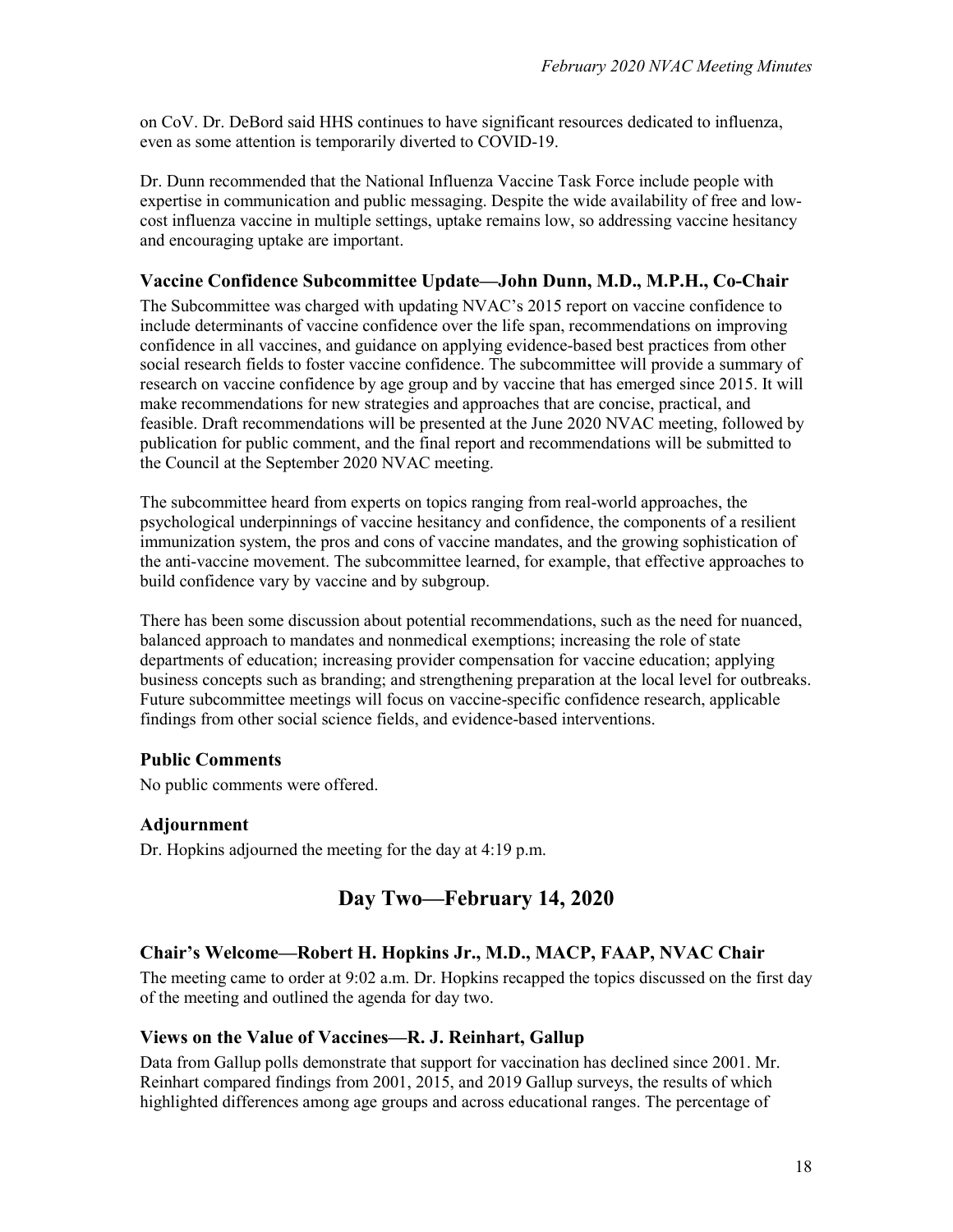people who believe that it is important for children to be vaccinated has declined across most subgroups, with the exception of those who have some graduate-level education. The overall percentage of people who have heard about the advantages of vaccines has increased across all subgroups, reaching 90 percent or higher for almost all age ranges. At the same time, a much larger percentage of people reported hearing about the disadvantages of vaccines when compared with 2001, which Mr. Reinhart attributed in part to the growing influence of the Internet.

The percentage of people who believe vaccines are more dangerous than the diseases they prevent increased from 6 percent in 2001 to 11 percent in 2019, with increases across most age ranges and levels of education. The percentage of people with children under the age of 18 who believe vaccines pose the greater danger rose from 6 percent in 2001 to 16 percent in 2019.

Asked whether certain vaccines cause autism in children, about half of respondents say they are unsure, and there is a correlation between being unsure and lower levels of education. Regarding government requirements that children be vaccinated, the overall percentage in favor has declined. People without children under 18 are more likely than those with children under 18 to favor vaccine mandates. People over 50 years and those with graduate-level education are also more likely to support mandates than others.

Other research finds that about 79 percent of people from 140 countries believe vaccines are safe, compared with 72 percent in the United States. Ukraine has the lowest percentage of people who believe vaccines are safe (29 percent).

### *Discussion*

Mr. Reinhart said in the Gallup surveys, socioeconomic status tends to correlate with education level. He acknowledged the perception that the anti-vaccine movement is made up of mostly educated, middle-class people, but the data suggest that might not be the case.

### **Inoculating Misinformation on the Internet**

### *(How) Should We Fight Misinformation on Social Media?—Niam Yaraghi, The Brookings Institution*

Mr. Yaraghi said social media has evolved into something that looks similar to traditional media yet cannot be held to the same standard because of the sheer volume of content posted. While artificial intelligence has been proposed as a way to identify misinformation, it relies on old patterns and cannot adjust rapidly to changing tone and content and might not detect well-crafted misinformation.

Even if social medial platforms could develop effective technology for filtering out misinformation, Mr. Yaraghi questioned whether that would be the best use of resources, given that there are so many different kinds of misinformation. He observed that the immediate consequences of vaccine misinformation and disinformation are more troublesome than those around flat-earth theories, for example. He proposed that companies convene experts to determine the topics for which it is most important to root out misinformation. Moreover, censorship can result in people becoming martyrs for their causes.

Social media provides good information as well as bad, and people should have sources of reliable information to combat the misinformation they might get from their social circles. Strategies include using disclaimers to notify users that certain claims have been debunked and promoting of links to other, credible resources (used by YouTube and Wikipedia). Mr. Yaraghi emphasized the need for having platforms people can trust.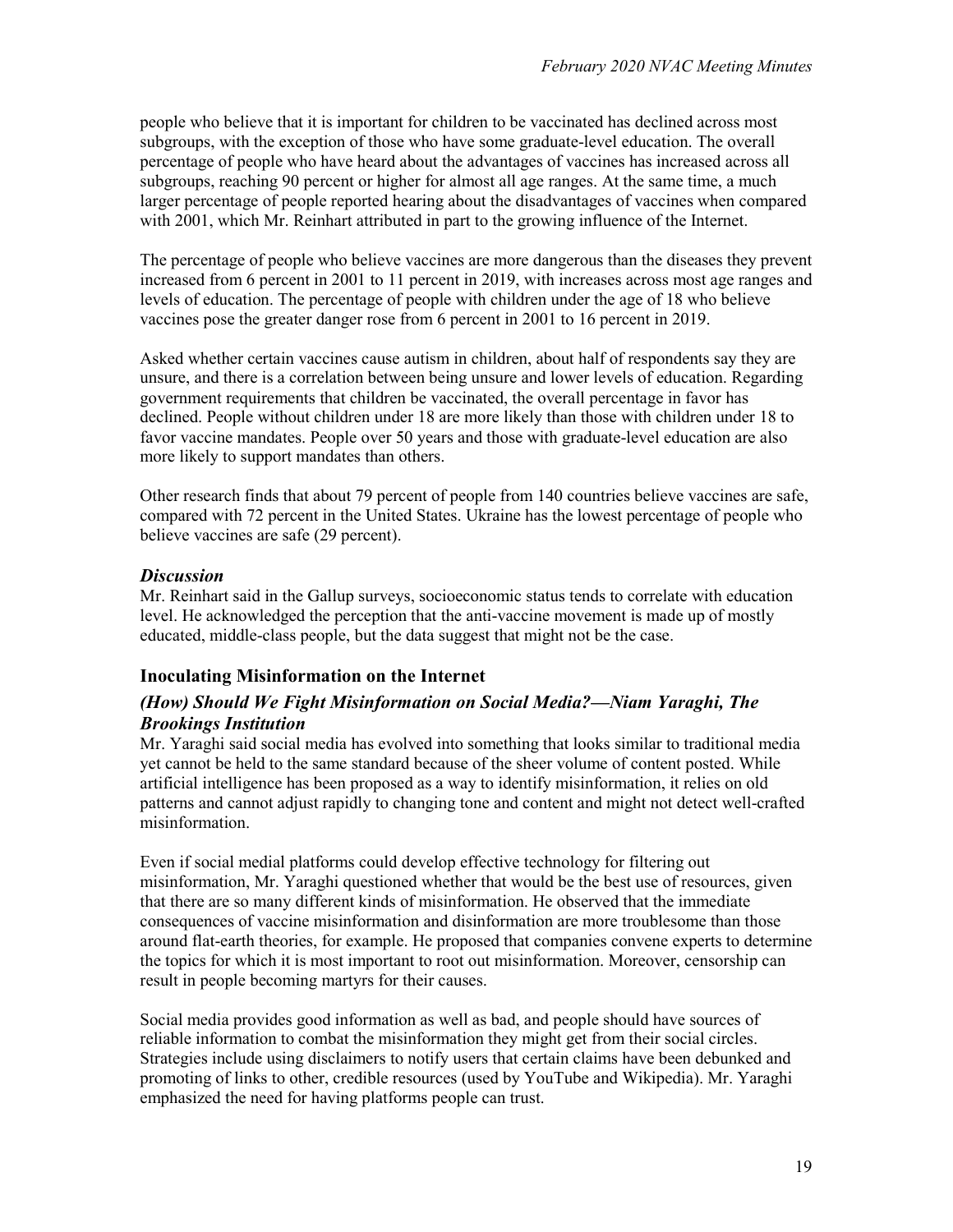### *Vaccine Safety Net (VSN)—Isabelle Sahinovi, WHO*

The VSN, launched by WHO in 2003, is a network of websites verified by WHO that provide reliable, science-based information about vaccine safety. By linking to websites around the world, the VSN provides information in numerous languages, tailored to the local context, and taking into account an audience's health literacy. Through extensive criteria and review, WHO ensures that the websites in the VSN network demonstrate credibility, transparency, accountability, and accessibility. The VSN employs crosslinking strategies and recognition of good information practices with the goal of prioritizing VSN information in search engines.

The VSN portal provides access to the resources and information provided by network members. It also offers members a password-protected area for sharing information and best practices. The VSN gathers feedback from its social media efforts to inform VSN development. In 2019, Pinterest teamed up with WHO and the VSN to provide reliable information about immunization from leading public health organizations. In the future, the VSN plans to increase the reach of its social media, analyze patterns of successful interactions, and pursue collaborations with Facebook, Twitter, Google, and social media influencers around the world.

In 2017, WHO and VSN members agreed to share their individual website analytics to inform the entire network, which stimulated participating institutions to review their own online visibility. WHO is now planning to expand the scope of the VSN web analytics by integrating social medial listening and audience analysis. This step is expected to inform VSN members about their respective strategies and enable the network to test and measure the impact of global information campaigns. The approach identifies audiences concerned about vaccine safety and segments them according to perceptions about vaccination, allowing analysts to understand how different communities talk about the same topic differently and enabling VSN members to tailor messages to key audiences.

The VSN portal currently includes a chat window, and WHO is planning to add a chat-bot to improve delivery of tailored messaging and address public concerns about vaccine safety. The chat-bot will allow the VSN to capture more user interactions and identify concerns. It will generate its own analytics, which could be used by the network to provide timely, tailored information. These data could also be paired with findings from the audience analysis project. The interactions will be evaluated by a team representing various social sciences. The VSN is also designing a data-driven digital vaccine safety information and communication strategy that can be implemented at the local, regional, and global levels and that will inform WHO's Global Vaccine Safety Initiative.

#### *#ThereIsHelp—Lauren Culberson, Twitter*

Ms. Culberson said Twitter excels at connecting people. As part of its effort to combat misinformation around vaccination, it launched a search prompt, Know the Facts, which links to reliable public health sources such as Vaccines.gov and HHS' Twitter account. Throughout the world, Twitter worked with health officials on the ground to direct users to credible sources of information for that market. Twitter now has 35 prompts running on the platform in 33 countries in 12 languages, representing 17 official sources of information.

Working with CDC and others, Twitter quickly established a search prompt for CoV that is running in several dozen markets. It is also working with HHS around the opioid crisis by supporting conversations about recovery and prevention. Another prompt addresses suicide and self-harm, linking people to a suicide prevention hotline. Ms. Culberson concluded that Twitter is committed to working with public health experts to address the challenge of misinformation.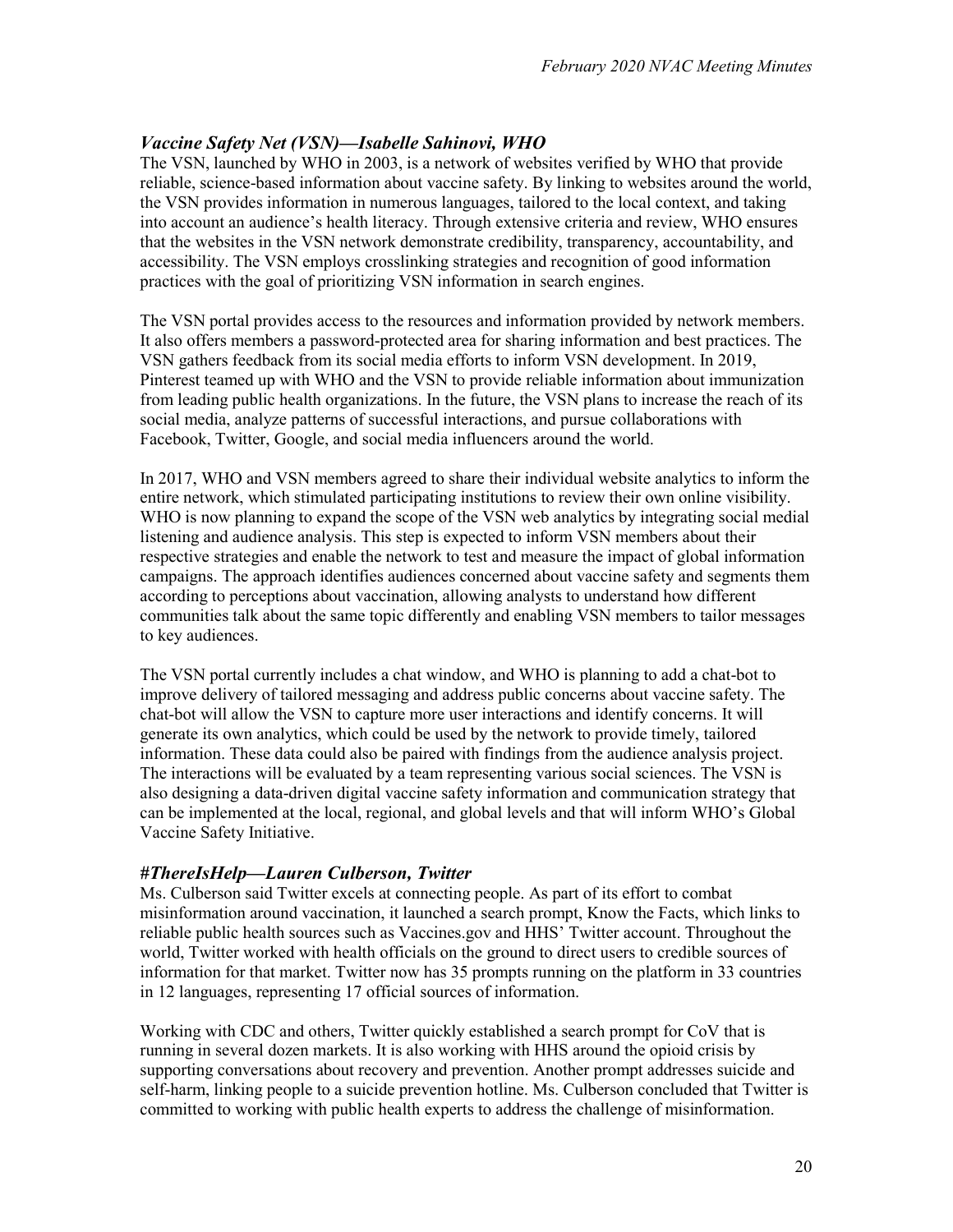### *Vaccine Misinformation: The Role of Social Media—Ana Santos Rutschman, S.J.D., Center for Health Law Studies, Saint Louis University School of Law*

Dr. Rutschman prefaced her comments by observing that the topic of vaccine misinformation touches on broader issues of First Amendment rights around religion, which informs potential responses and regulation. She also distinguished misinformation, which is incorrect information, from disinformation, which is the purposeful spread of incorrect information, often to increase divisiveness, and said her presentation used the term "misinformation" to cover both. Dr. Rutschman said vaccine misinformation might present inaccurate or discredited science, including articles that were published in credible sources and later retracted; mischaracterize laws and policies to increase paranoia or bolster conspiracy theories; or make inaccurate claims about ownership of a vaccine (or even a virus) to support an argument about unnecessary or inappropriate use.

Although the majority of people in the United States and around the world support vaccination, a vocal minority does not, and that minority has taken advantage of social media to amplify its views disproportionately. Furthermore, evidence shows that bad actors generate anti-vaccine and pro-vaccine content for social media with the specific intent of generating divisiveness among the U.S. population, and such trends are likely to continue.

Among the approaches used by social media platforms to combat misinformation are suppression of content not deemed to stem from a credible source, downgrading of information so that it does not rise to the top of a search engine's results, actively promoting accurate vaccine messages, and pairing with apps that provide vaccine reminders. Dr. Rutschman echoed reservations about the effectiveness of artificial intelligence approaches to identify misinformation online, which could fail to distinguish accurate from inaccurate information and raise issues about free speech rights.

There is a perspective that vaccines might be a public health good of such consequence that they are not subject to First Amendment constraints. Dr. Rutschman felt a better approach would be to bring together regulators, policy-makers, social media platforms, and content developers to address the problem. She did not believe stricter vaccine mandates would hold up in court or that such an approach would be in the government's best interest. However, she suggested that government play a bigger role by working with social media to provide accurate, consistent public health messaging. Finally, Dr. Rutschman cautioned against using a broad brush to paint people as "anti-vaccine" when they might have valid concerns. Bringing all the voices to the table is important.

#### *Discussion*

Dr. Rutschman said she believes states, not the federal government, should determine which nonmedical exemptions to allow. She added that incentives and encouragement at the state level would be a better approach—such as apps that remind parents about the vaccine schedule or otherwise incentivize vaccination, tax breaks, or informal rewards (e.g., through online competitions).

Mr. Yaraghi said that the anti-vaccine movement sometimes uses false claims to support its arguments, while those in the pro-vaccine community rely on facts. Censoring those who promote misinformation—for example, banning them from Twitter—allows them to paint themselves as martyrs. He suggested continuing to counter misinformation with accurate information, online and in real life, pointing to credible information sources. Ms. Culberson added that overcoming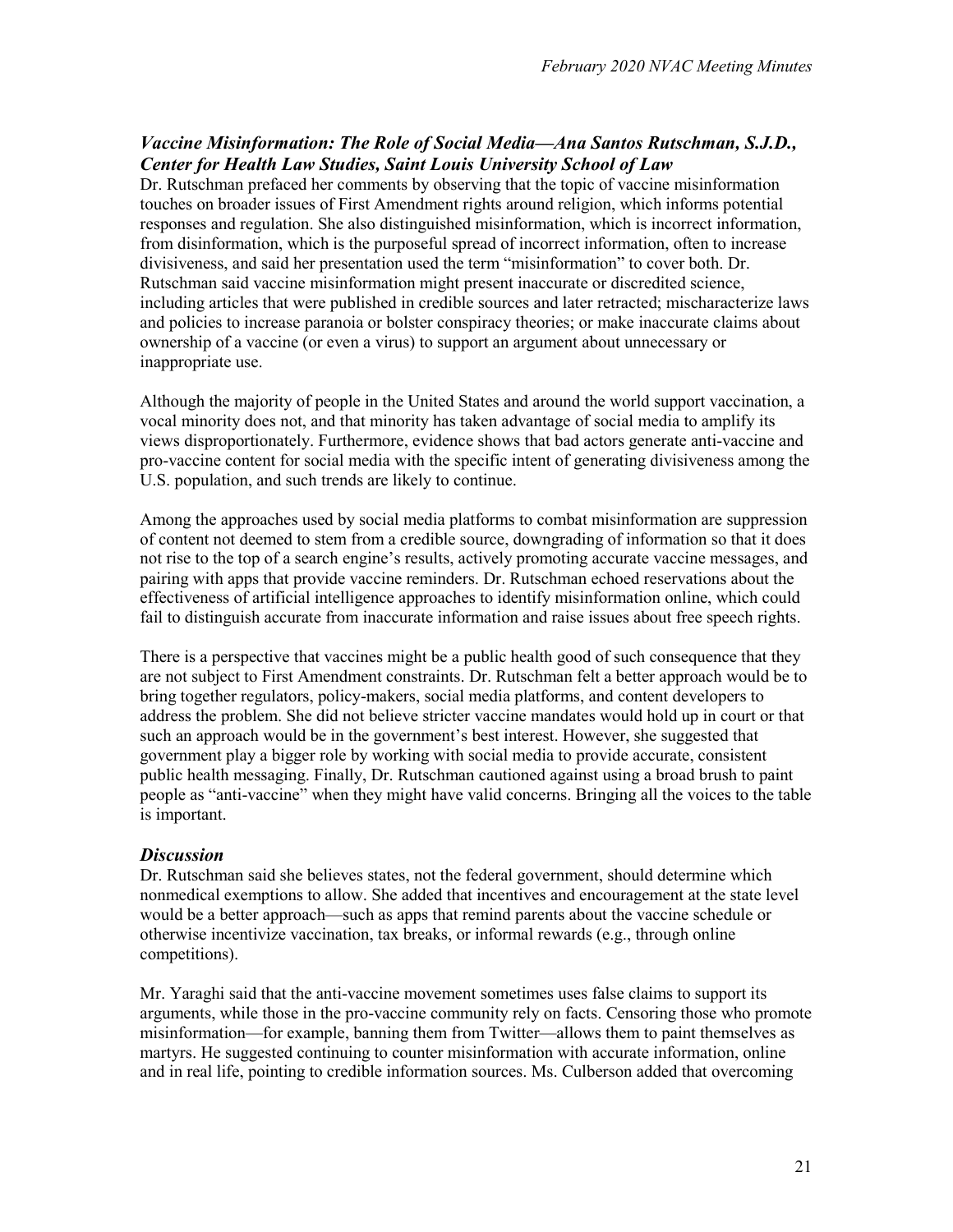misperceptions requires an approach that provides correct information with a non-combative, neutral tone.

Dr. Rutschman said there are legal ways to tackle misinformation that she believes would be counterproductive, as the ideology would persist. She suggested the pro-vaccine community consider tapping a high-profile celebrity to promote its message, and Mr. Yaraghi agreed such a tactic is effective. He added that no amount of information or incentive would persuade someone who is already convinced. However, information or incentives might help those who are unsure or who have simply missed opportunities for vaccination. Dr. Hopkins added that establishing trust with patients is key, as is ensuring that the entire office staff presents a consistent message about vaccines. Dr. Rutschman pointed out that no major religious doctrine addresses vaccines; religious leaders might be worth pursuing as potential messengers.

Ms. Butler said that being open to dissenting views seems to conflict with the message of not responding to trolls and not creating martyrs. Dr. Rutschman responded that there are multiple layers to the types of misinformation being spread, and attempts to regulate free speech are unlikely to succeed. On social media, the only practical approach seems to be efforts to qualify or downgrade information, although it will never be sufficient. Ms. Culberson added that Twitter monitors the platform for spam and manipulation.

Mr. Yaraghi observed that concerns about the true impact of vaccine misinformation spread through social media may be overblown, as overall vaccination rates for children in America remain high. At the same time, trust in mainstream media sources is declining. If Twitter comes to be seen as mainstream, users might mistrust the credible sources of information that it promotes. It may be more effective to focus on disseminating accurate information through the offices of pediatricians and primary care providers, who are trusted by their patients.

#### **Online Influence and Immunization Intentions**

#### *Vaccine Hesitancy and Networked Information—Rebekah Getman, M.A., M.Ed., Northeastern University*

In-depth analysis of vaccine hesitancy online demonstrates that people crave good information, said Ms. Getman. Rather than rejecting science, vaccine-hesitant websites and social media users use the science to make their argument. In some cases, they cherry-pick information; in others, they exploit questions about efficacy in certain contexts. The media contributes to the murkiness by failing to accurately portray the slow, complicated scientific process. Vaccine-hesitant websites and users recognize the confusion and use it to their advantage, shaping the discourse to mobilize people to think more critically about vaccines.

Misinformation gets into the network by piggybacking off good science. It then travels across the network through the use of "social proof"—the fact that people trust those they know more than they trust experts they do not know. Within online communities, active users with lots of friends or followers act as hubs of information. Other users effectively link to other communities, and they are influencers, which are crucial for the spread of information.

Ms. Getman emphasized that although the vaccine-hesitant community feels like a loud, dominant group online, only about 20 percent of vaccine-related websites are vaccine-hesitant. The perception that the vaccine-hesitant community is rapidly gaining ground is driven by the messaging underlying both the vaccine-hesitant and pro-vaccine communities. Ms. Getman pointed to pro-vaccine discourse that is belittling and emphasizes selfishness or ignorance among vaccine-hesitant parents. However, the vaccine-hesitant websites use language that is community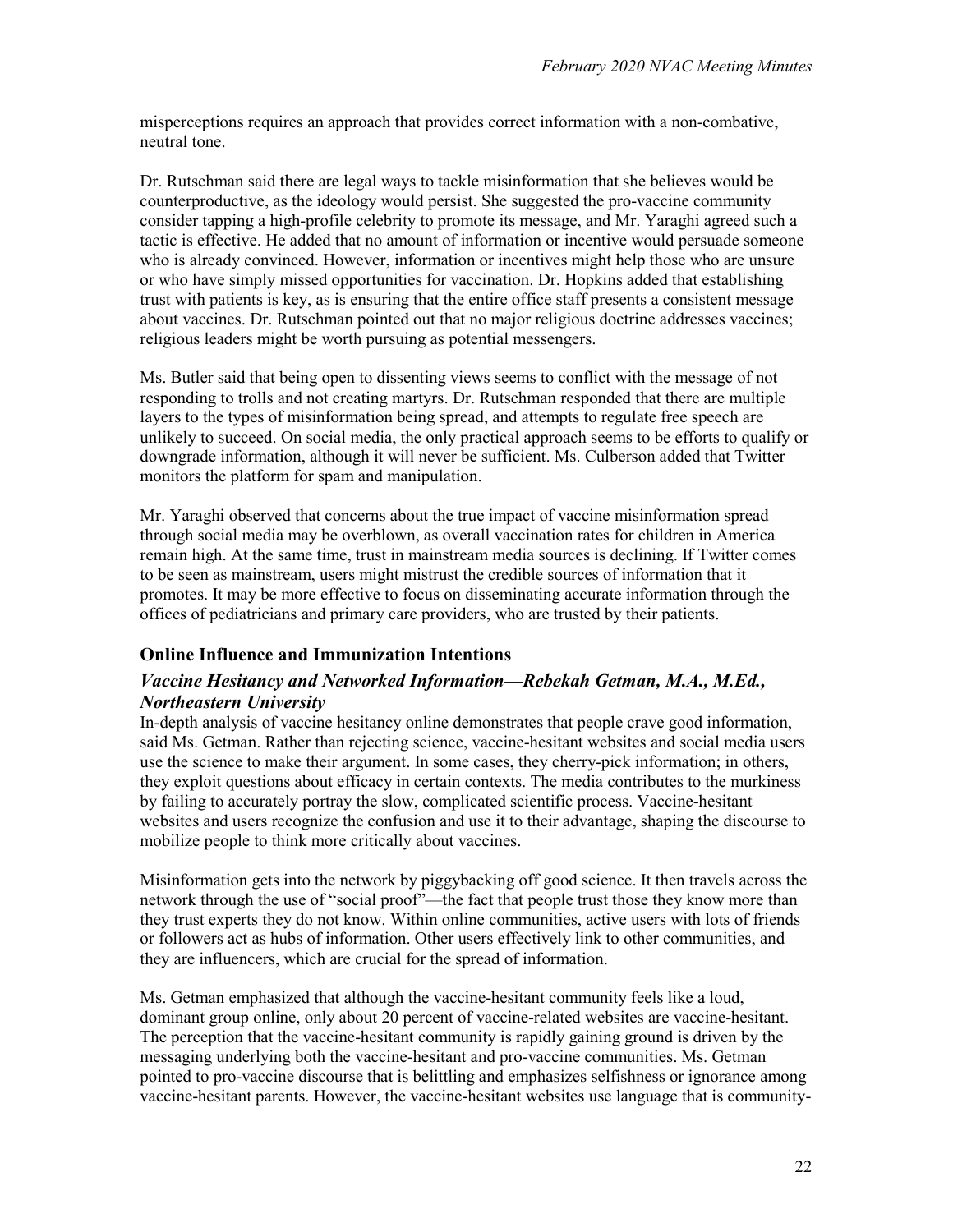driven and talk about the reasons for their vaccine-hesitant or anti-vaccine approach, which has real impact for parents who are undecided. The point at which individuals enter the information network can determine what they think about each of these groups, where they feel comfortable asking questions, and whom they will trust for answers. Ms. Getman said these factors help people figure out where they belong within this movement, and the contrasting tone of messaging may be why the pro-vaccine community feels it is losing the battle.

The vaccine-hesitant community uses peer-reviewed science and collective identity to bring parents in, to make them feel comfortable, to answer their questions in a way that is challenging to combat. Ms. Getman proposed countering this movement through one-on-one conversations in doctors' offices and with public health providers—leveraging the relationships that people trust.

### *The Risks of Misinformation in the Age of Online Social Networks—Amelia Burke-Garcia, Ph.D., NORC at the University of Chicago*

Dr. Burke-Garcia noted that within social media, "influencers," or opinion leaders, can leapfrog over more traditional messengers and introduce new information because of the trust they have built in their networks and communities. Influencers can be celebrities, professionals, or even lay people. Lay influencers often have close relationships with a cohort of followers. Such strong ties can be beneficial for sharing reliable health information.

Dr. Burke-Garcia recruited 15 online influencers to talk about their beliefs, perceptions of vaccination, and communication via social media and blogs. Four themes emerged:

- **Traditional messengers are not as effective as they once were.** Influencers have access to information and feel they are more knowledgeable about vaccines and their own children's health than pediatricians are. They feel that pediatricians should support their decisions, and they network with other parents to find pediatricians whose practices align with their views.
- **The old communication and messaging are not working for this group.** The altruistic argument and the benefits of herd immunity do not resonate among those who feel their primary concern is their own child and family. They do not believe one size fits all for vaccines. They want "clean" vaccines. They express feelings of alienation, noting that their voices are not heard by the pro-vaccine community.
- **Technology supports and amplifies these beliefs.** In addition to social media, they use other technology, such as home genetic tests that purport to identify a predisposition for adverse reaction to vaccine and alternative search engines that do not downgrade antivaccine results as Google does.
- **The conversation about risk is multifaceted.** They weigh the perceived risks of vaccine against those of the disease, using the facts as they interpret them to protect their families and children.

Dr. Burke-Garcia called on the public health community to adapt communication strategies to incorporate influencers and overcome the barriers between so-called pro-vaccination and antivaccination movements. The public health community must devise new messages and use new messengers to bridge the gaps. It must recognize the importance of trusted online sources and work with them to provide reliable information and change behavior for the better.

### *Vaccine Information in a "Post-Fact" World— Rupali J. Limaye, Ph.D., M.P.H., M.A., Bloomberg School of Public Health, Johns Hopkins University*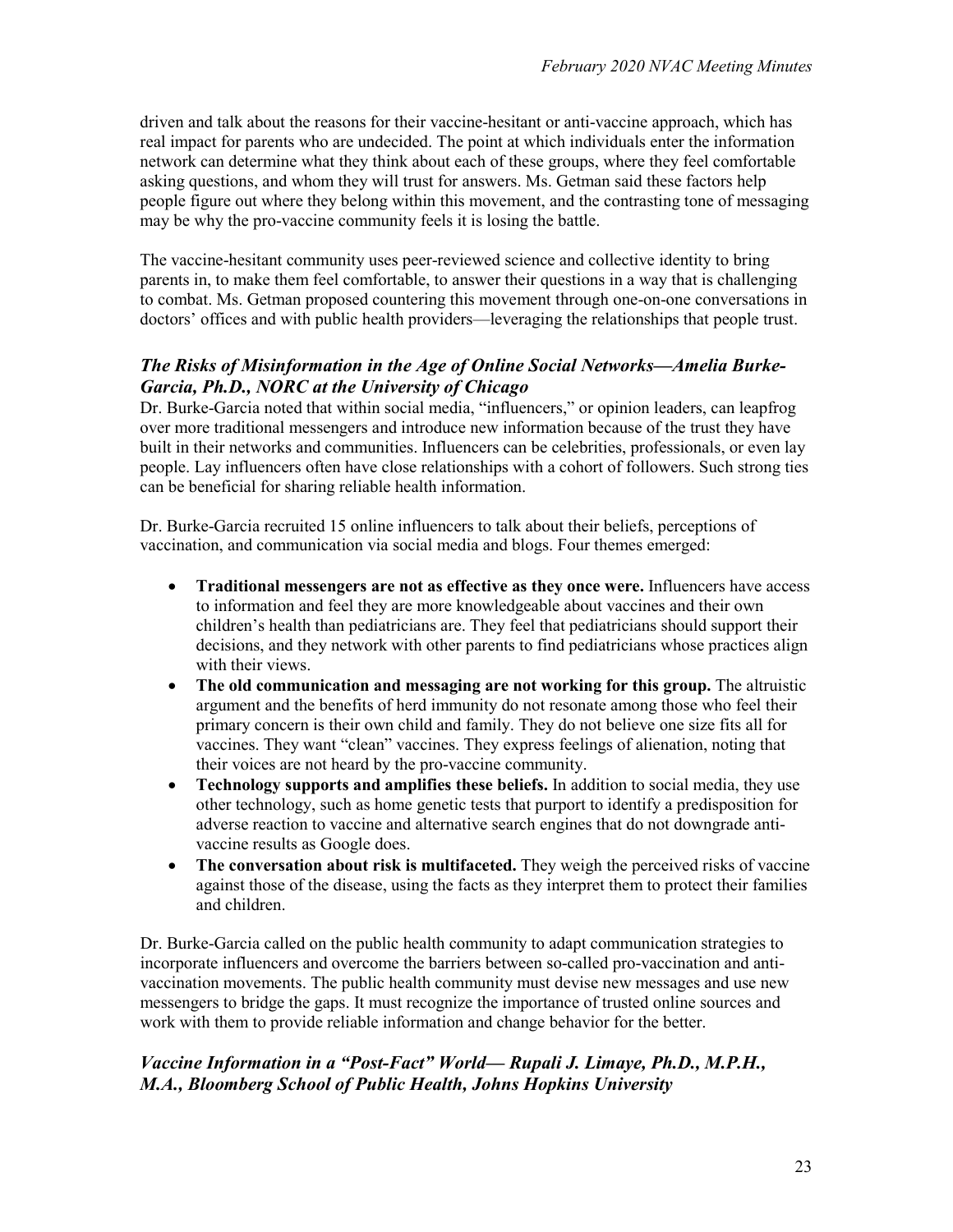Dr. Limaye said more people are getting vaccine information online because they are losing trust in science and health care providers, are more swayed by emotional than personal framing, and are seeking information that speaks directly to their concerns. The concept of shared decisionmaking highlights that patients want a different type of interaction with their providers. Usergenerated information sharing is seen as more democratic than traditional top-down information dissemination, and at the same time, social media drives people into networks of like-minded people, creating an echo chamber. As a result, misinformation and disinformation are readily shared, with no fact checking or vetting. Shared stories tend to focus on negative experiences.

Dr. Limaye offered some concepts that providers can apply to communication with parents and patients who are vaccine-hesitant:

- Do not correct misperceptions.
- Tap into people's natural tendency to overestimate the importance of data that's available to them—such as personal experiences of family and friends.
- Focus on the susceptibility and severity of the disease.
- Use nudges and defaults—for example, framing vaccination as the default.
- Tailor information as needed (e.g., for pregnant women) in a way that is understandable and credible.

Dr. Limaye and colleagues used their research findings to develop an app for providers. For example, it helps providers give tailored information based on an individual's concerns (most often about vaccines, ingredients, side effects, or the schedule). It offers providers a framework for communication that begins with establishing trust and empathy by acknowledging that all parents want the best for their child. The provider is then guided to discuss the specific disease risk and make a call to action that highlights self-efficacy and incorporates a personal story or appeal.

### *Social Media and the Health Professional—Austin Lee Chiang, M.D., M.P.H., Thomas Jefferson University Hospital*

Dr. Chiang recognized that his patients were getting a lot of information through traditional and social media. He began live Tweeting from medical conferences he attended, which led to him helping professional societies craft their social media strategies. As the Chief Medical Social Media Officer for Jefferson University's health enterprise, Dr. Chiang seeks to get more clinicians online, where they can counter misinformation. However, Dr. Chiang notes, as busy health professionals, clinicians need incentives to participate on social media. They also need guidance on using social media effectively to promote trust. Different social media platforms require different approaches—some support more academic conversations, while others can reach audiences not otherwise interested in health information. All social platforms have tools for engaging with audiences through, for example, live streaming, question-and-answer sessions, and polling.

Clinicians are usually not trained in marketing, public relations, broad communication, or storytelling. Learning to use social media effectively can be daunting. Social media has to be social—one cannot simply post something and expect it to go viral. Role models can help. Messages can be amplified through hashtag campaigns. Using platform analytics can help identify the audience and how best to engage. Using social media actively can help boost an institution's reputation and humanize the medical profession. A number of challenges and concerns have yet to be addressed, such as maintaining patient privacy, managing sponsorships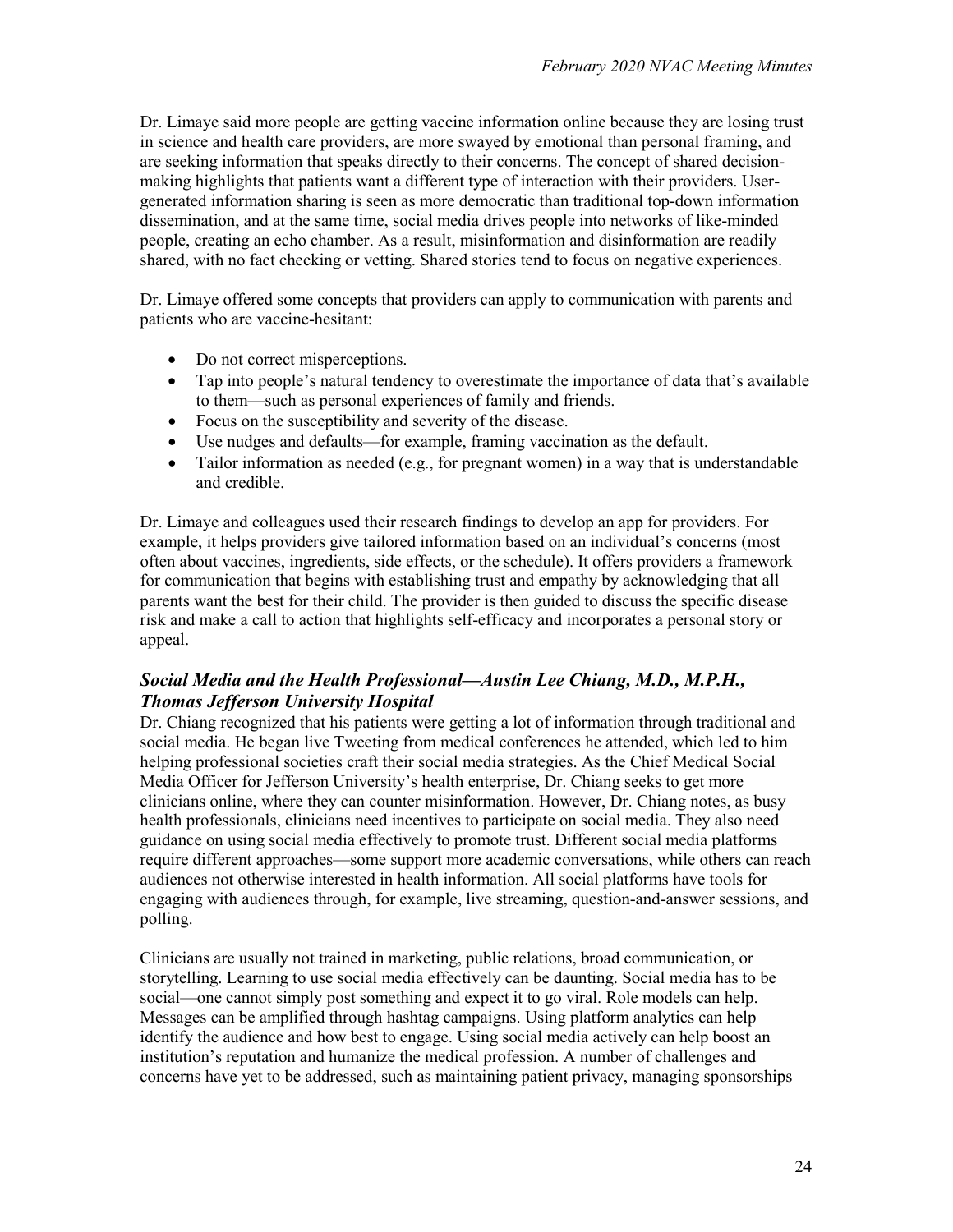and endorsements, maintaining professionalism, and ensuring personal health and safety. Active social media users must be prepared to face backlash.

Dr. Chiang initiated the Verify Healthcare campaign to raise awareness that some of those providing medical information are misrepresenting themselves as physicians. He is also a founding member of the nonprofit Association for Healthcare Social Media. He hoped the whole medical community would use all available resources to talk about health.

#### *Discussion*

Dr. Burke-Garcia acknowledged the importance of understanding the demographics of social media users and taking a multigenerational approach to communication. Influencers know who their audiences are, and it is possible to gather data to learn about the demographics of a specific influencer. Dr. Burke-Garcia added that websites and influencers addressing specific racial/ethnic and cultural groups could be leveraged to reach more diverse audiences.

Dr. Schechter wondered whether herd immunity could be reframed in terms of personal risk, similar to emphasizing the need to protect oneself from environmental threats such as secondhand smoke and air pollution. Dr. Burke-Garcia said the influencers she studied felt strongly that their children's immune systems were adequate to protect against the risks of vaccine-preventable diseases. However, she said it would be interesting to pursue research to distinguish why they perceive vaccine-preventable diseases as different from, for example, secondhand smoke.

#### **Experiences in the Field: Hawaii's New Vaccine Requirements for School Entry— Sarah Y. Park, M.D., FAAP, Hawaii Department of Health**

Dr. Park explained that Hawaii statute requires that children be immunized to attend school but it also directs the state health department to establish the regulations and details. Those rules were last amended in 2001. The greatest barrier has been the need to go through full legal review by the attorney general for every change to the regulations, given how frequently the ACIP recommendations are updated. The state had to pass a new law to allow Hawaii to adopt the ACIP guidelines automatically, which it did in 2015.

The new school requirements, which go into effect in fall of 2020, include pneumococcal conjugate and hepatitis A vaccine for children in preschool or childcare facilities and hepatitis A vaccine for kindergarten through 6<sup>th</sup> grade students who are new to Hawaii schools. Notably, those in  $7<sup>th</sup>$  grade must receive HPV vaccine; meningococcal conjugate vaccine; and tetanus, diphtheria, and pertussis vaccine. Students new to the Hawaii school system in grades 7–12 must have all of the vaccines required for  $7<sup>th</sup>$  grade plus hepatitis A vaccine.

The health department sent providers a summary of the requirements and new rules along with ACIP guidelines and new medical exemption forms. In the past, parents needed only a letter from a licensed health care provider to gain exemption from vaccination requirements. The new form aligns with ACIP recommendations for allowable medical exemptions. The provider must describe the contraindication or precaution necessitating exemption and specify a period of time for which the exemption applies. A copy must be filed with the state health department.

Dr. Park noted that Hawaii allows parents to claim a religious exemption from vaccination, although they are not required to describe a specific religious belief. Some residents may claim the religious exemption as a stand-in for a philosophical exemption. Such exemptions have been rising steadily across Hawaii, which is concerning but still remains a small percentage overall. The state is mapping the exemption data by school district to determine where to target awareness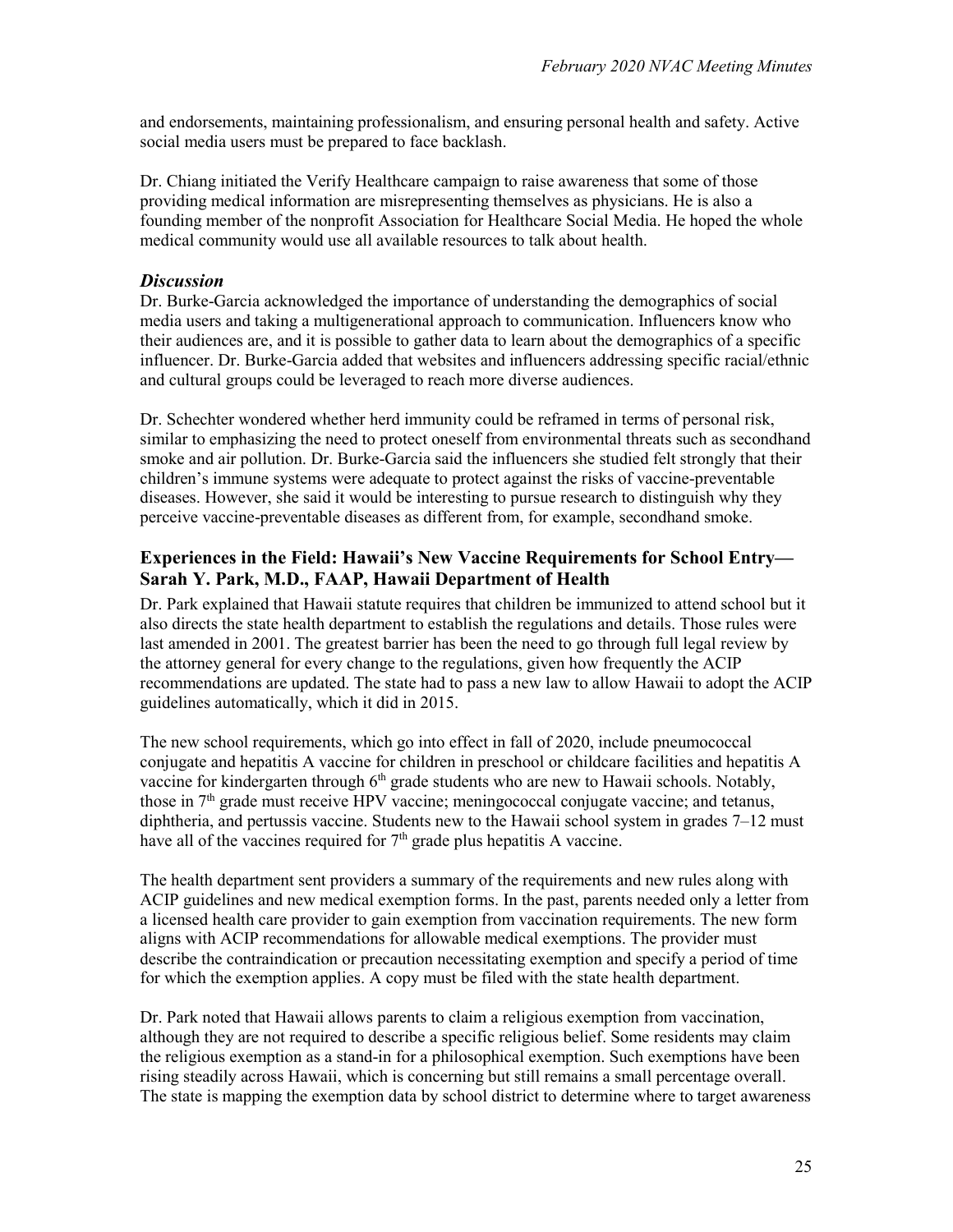campaigns. Opponents of the school requirements are seeking legislation to establish a conscientious objector exemption. As that proposed legislation is revised over time, the intent changes, and it is now focused on how Hawaii would handle a mass vaccination campaign for an emerging infectious disease like CoV.

#### *Discussion*

Dr. Park reported that access to vaccines for children and adolescents is strong, thanks to the Vaccines for Children program and support from private insurance providers. Hawaii is the only state that still has a statewide school-based influenza vaccination program, even though influenza vaccination is not required. The program targets public schools on Oahu, the most urban island, and neighboring islands, particularly those with high rates of low-income families. Many health care providers in Hawaii already offer vaccinations in line with the ACIP recommendations, and Dr. Park said she has not heard any concerns about the need for catch-up campaigns.

#### **Successful Sharing of Stories**

#### *Combatting Vaccine Hesitancy and Disinformation: Lessons from the Case of the HPV Vaccine in Ireland—David Robert Grimes, Ph.D.*

Dr. Grimes summarized the history of anti-vaccination campaigns, which have advanced with the help of social media. People are susceptible to misinformation because of the power of stories and personal narratives to shape beliefs and the illusory truth effect—the tendency to believe information that is repeated. Moreover, content that provokes fear often grabs attention, and bad actors purposely sow disinformation. All of these factors combine to increase vaccine hesitancy and reduce vaccination rates, leading to resurgences in vaccine-preventable diseases.

The HPV vaccine has been widely available for about a decade and offers protection against the HPV strains that cause cervical and other cancers. Australia was the first country to invest in full HPV vaccination, and it is on track to eliminate cervical cancer by 2028. Yet false claims and conspiracy theories about the dangers of the vaccine persist. In Japan, in 2013, the rate of HPV vaccine uptake among young women was about 70 percent. Following a disinformation campaign that year, the government stopped recommending HPV vaccination. Uptake fell below 1 percent and has not yet recovered. The same dramatic decline occurred in Denmark following a so-called documentary that made fictitious claims about the HPV vaccine.

A similar crisis began in Ireland in 2015, with HPV vaccine rates dropping from 87 percent to 50 percent. But a group of medical professionals, scientists, parents, and public health officials allied to disseminate reliable information about the effects of HPV vaccine on preventing cancer. By 2017, the country began to see vaccination rates rise. The most effective component of the campaign was the compelling personal testimony of Laura Brennan, who was diagnosed with cervical cancer at age 24. Through a video and personal advocacy, Ms. Brennan gave a face to the real consequences of failing to vaccinate against HPV. She died at age 26, shortly after her video aired. Dr. Grimes concluded that to combat misinformation and fear, the public must be reminded of why vaccination matters through real and personal stories.

#### *The Power of Patient Storytelling—Tamika Felder, Cervivor*

Ms. Felder said that while she was working as a freelance journalist, she did not have health insurance and so did not get screened for cervical cancer. In 2001, she got a job with health benefits, and she was diagnosed with cervical cancer at age 25, following a routine screening. Although she survived, she lost her fertility, which remains a source of pain even decades later. And while she had not intended to become an advocate, she learned that cancer continues to affect her life every day, and she would never be the same person she was before the diagnosis.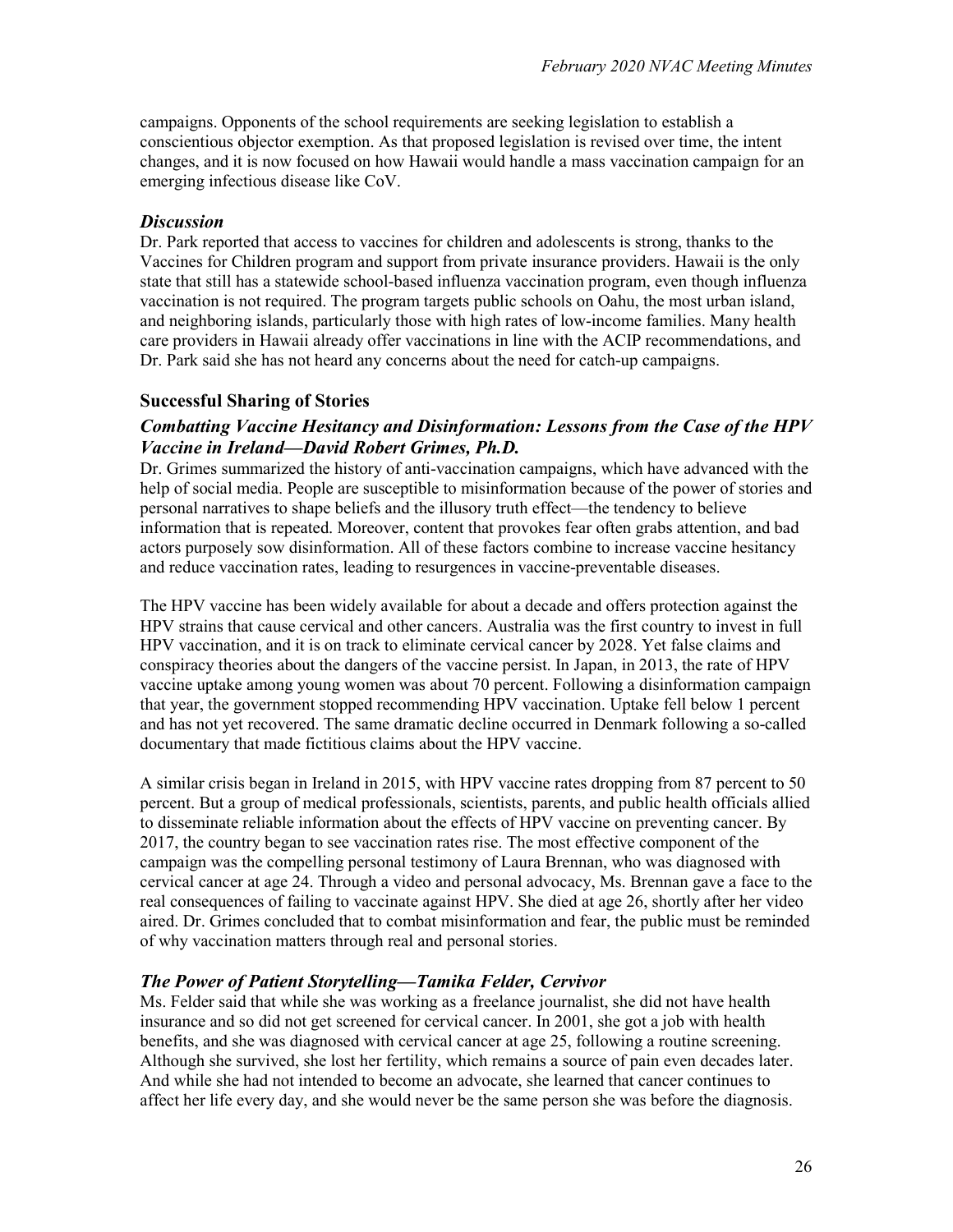Sharing her story was essential to healing, said Ms. Felder. She aimed to make her survivorship "count" by starting up Cervivor in 2003, an organization that helps people with cervical cancer share their stories. At the beginning, people were reluctant to talk about their cancer, but over time, more people came forward. The organization started Cervivor School, which is part educational retreat and part advocacy training, to inform and empower survivors and their allies. The Cervivor website now features personal stories uploaded by more than 100 women.

Cervical cancer is seen by some as easy to treat, and that thinking is used as rationale to delay HPV vaccination until adulthood. However, preventing cancer is far preferable to treating it, and even successful treatment can have long-term consequences, such as loss of fertility and radiation damage. Sharing personal stories is a powerful mechanism for raising awareness, but it can be difficult for the survivors, who still face shame and attacks from the anti-vaccine community.

Ms. Felder shared a video made by a young woman, Lisa, who had terminal stage cervical cancer when she attended Cervivor School. Lisa hoped that by describing her pain she could help others avoid suffering the same way. Ms. Felder concluded that she will continue to share her own story and others' in the effort to end HPV-related cancers.

### *Addressing Vaccine Hesitancy with Storytelling—Serese Marotta, Families Fighting Flu*

Ms. Marotta observed that a common theme across presenters has been that the patient voice is missing from the conversation. Families Fighting Flu is a nonprofit organization that gathers families' stories and weaves them into its educational and advocacy initiatives. Ms. Marotta described, in detailed, emotionally wrenching terms, how her healthy, 5-year-old son, Joseph, was hospitalized with influenza in 2009, despite having been vaccinated. He initially improved with treatment, but then succumbed after 10 days. At the time, said Ms. Marotta, she did not know that healthy children or adults died from influenza or other vaccine-preventable diseases (although she had heard about the H1N1 influenza pandemic that circulated in 2009). Soon after Joseph's death, Ms. Marotta committed to sharing his story so other families could be spared the same tragedy.

Ms. Marotta said the staggering figures of the number of deaths from influenza every year remind her that she gets vaccinated to protect herself, her family, and her community. She shares her story at every opportunity, and she has seen how it changes people's minds about vaccination and motivated others to get vaccinated. She echoed that personal stories are powerful.

Families Fighting Flu uses social media through multiple channels to reach people on different platforms. Earned media can reach millions, and Families Fighting Flu connects media with families willing to share their experiences. The organization emphasizes that consumers and patients must seek out reputable sources of information. Ms. Marotta shared some other general advice, such as keeping communication consistent, timely, creative, and respectful, with the goal of educating people to make their own informed decisions.

Narrative communication—using storytelling to promote behavior change—relies on a number of theories about communication and relationships. For example, a person's willingness to change behavior is based on perceived susceptibility, severity, benefits, and barriers. One psychologist determined that stories are 22 times more memorable than statistics. Ms. Marotta described some communication pitfalls to avoid, such as judgment, defensiveness, or an overly authoritative posture; audience fatigue; too much (or too little) information; technical language; fear mongering; and inconsistency with other reputable sources. She added that Families Fighting Flu offers narratives that reflect the experiences of families from diverse backgrounds. Despite all the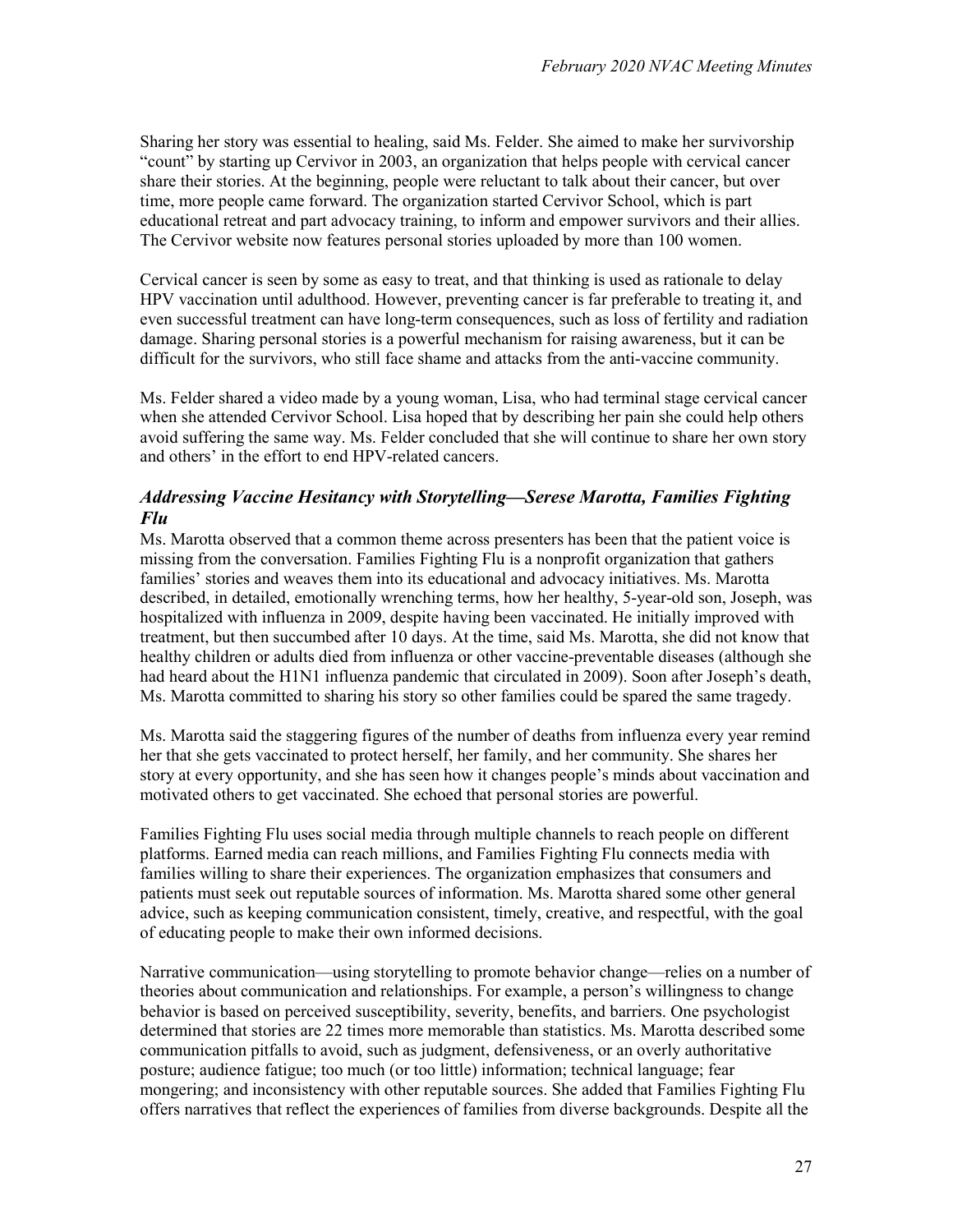great science around vaccines, there is still a need to communicate directly with people so they get vaccinated, and personal stories can have a strong impact on behavior.

### *Vaccines Save Lives: Challenging Vaccine Hesitancy—Zahra Barnes, SELF Magazine*

Ms. Barnes emphasized that SELF's storytelling is guided by its core values of empathy, accuracy, inclusivity, and bodily autonomy. The role of vaccines in health is well established, but some remain unconvinced, primarily because of pervasive and compelling misinformation. As the magazine developed its Vaccines Save Lives campaign, Ms. Barnes said, editors had to keep in mind the challenge of combating misinformation without accidentally contributing to it. The campaign combines storytelling, reporting, and creative imagery to illustrate the importance of vaccines for individuals and for their communities.

SELF's reporting aims to provide readers with trustworthy information they can act on and share. It tackled topics such as herd immunity, adult vaccinations, and parents' questions about vaccinating their children. Through compelling personal essays, SELF brought forward the story of a woman whose child was immunocompromised and unable to be vaccinated. In another essay, a woman explained that she used to be anti-vaccine and why she changed her mind. Throughout the campaign, SELF sought to emphasize that everyone cares about the safety of their loved ones, and there are many reasons why individual philosophies on vaccination vary.

SELF partnered with the American Academy of Pediatrics and the primary care service One Medical to create a database of positive vaccine-related images, filling a void identified by the medical community. The images show health care providers and patients in real-life scenarios.

Recognizing that its campaign would open the magazine up to backlash, SELF worked closely with its social media partners to ensure brand fidelity and staff safety. It bolstered its website against cybersecurity attacks. In one instance, it closed the comments section of an Instagram post to ensure that it could not be used to disseminate misinformation. SELF spread the word about the campaign by reaching out to health care providers, their professional organizations, and health websites. The images it created are available to anyone and free to use. Ms. Barnes reported that news outlets and blogs picked up the images immediately, and she received a lot of positive feedback from medical professionals and people in the media about them. The campaign also garnered attention from national news outlets, and many people reached out to SELF's staff to express gratitude for using its platform to spread the message.

#### **Vaccine Counseling Coding Changes for 2021—Zach Hochstetler, American Medical Association (AMA)**

Mr. Hochstetler explained the process behind changes to AMA's reporting codes for evaluation and management office visits, effective January 1, 2021. Such visits represent about one fourth of Medicare spending. Providers will have the option of selecting codes according to the time required or the medical decision-making involved. The new 15-minute prolonged services code enables the provider to bill for a short period of counseling, which may be useful for counseling about vaccination. The new prolonged services code will not affect the current preventive counseling codes. As it rolls out the new codes, AMA will develop case studies to help users understand how to apply them. Mr. Hochstetler said AMA is developing case studies specific to vaccine counseling using the new codes, in partnership with the National Adult Immunization and Influenza Summit.

#### **Public Comment**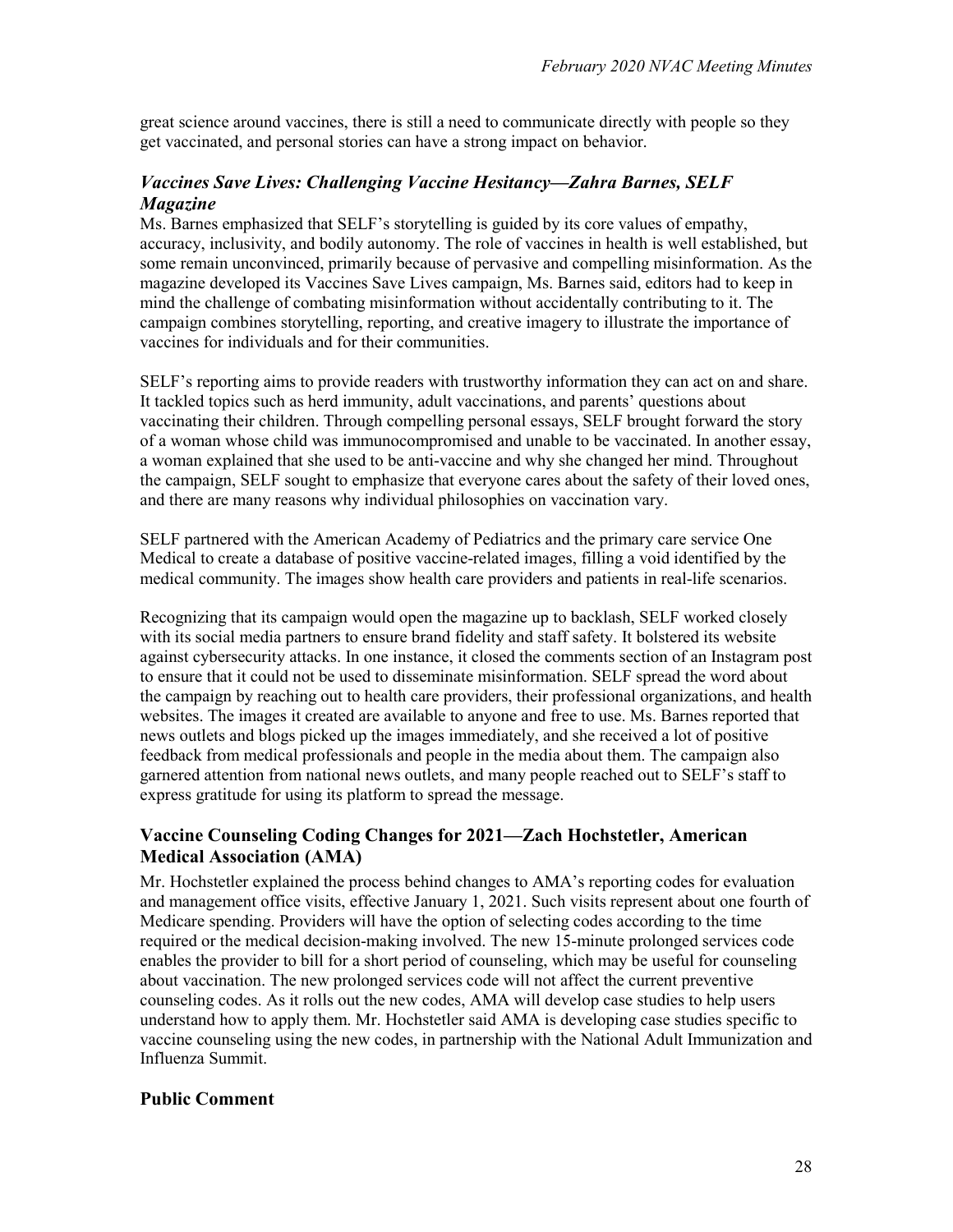**Theresa Wrangham of the National Vaccine Information Center** (NVIC) said her organization embraced informed consent for vaccination and worked with Congress to draft and pass the National Childhood Vaccine Injury Act of 1986. Since that time, vaccine information requirements under federal law have been watered down. The physician committee reports from the National Academies of Science that inform the VICP have continued to grade the science as inadequate, which prevents them from making causality statements, with the result being that over 95 percent of injury compensation is for off-Table claims. This creates a heavy burden for the vaccine-injured to be compensated. In addition, the VICP continues to suffer from the public's lack of awareness.

Referring to parents as anti-vaccine is counterproductive. Many parents only opt out of one or a few vaccines and are not in favor of abolishing vaccines but rather ask that providers respect their right of informed consent, including the right to refuse vaccination. By comparison, parents' concerns about car seats that failed side impact safety tests are not referred to as "anti-car-seat," Ms. Wrangham noted. Demeaning parents who have vaccine concerns, many of which are legitimate, will not inspire trust or change minds. Implementing higher insurance premiums or taxes for not vaccinating could be viewed as sanctions and punitive measures that discriminate against the minority that choose not to use one or all vaccines.

Trust is in limited supply for doctors. Perhaps that is in part due to the many reports NVIC receives from families across the United States who are being refused health care because they ask questions about vaccination or they exercise their right to refuse vaccination. NVAC could assist in building trust by not encouraging state mandates that do not incorporate flexible exemptions for upholding informed consent rights. NVAC could also recommend independent research that would close the vaccine safety research deficits noted by the Institute of Medicine and be more inclusive of the hesitant and vaccine-injured community in their recommendation processes.

Public health would also be able to build trust by talking about vaccine failures when they occur rather than only vaccine successes. It should stop using rulemaking to force vaccination or require people to be tracked on registries. Registries should be opt-in, as there are privacy concerns held by many parents. Clear communications about disease and context of the United States versus Africa, for example, when talking about measles deaths would also be helpful, Ms. Wrangham concluded.

### **Wrap Up and Adjournment—Robert H. Hopkins Jr., M.D., MACP, FAAP, NVAC Chair**

Dr. Hopkins thanked the participants and the NVPO staff and adjourned the meeting at 3:22 p.m.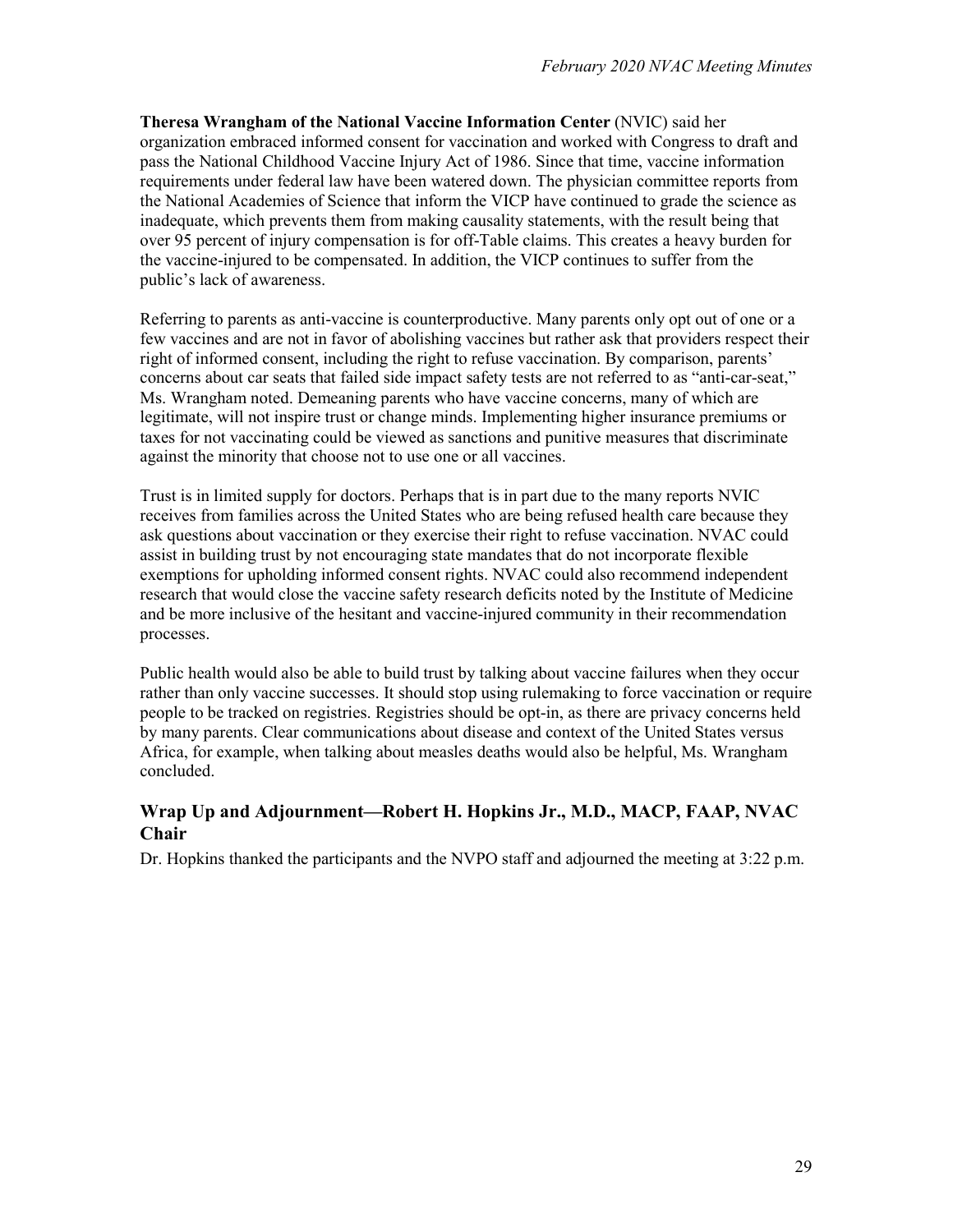## **APPENDIX: Abbreviations**

| <b>ACCV</b>   | <b>Advisory Commission on Childhood Vaccines</b>                           |
|---------------|----------------------------------------------------------------------------|
| ACIP          | <b>Advisory Committee on Immunization Practices</b>                        |
| AHIP          | America's Health Insurance Plans                                           |
| <b>AHRQ</b>   | Agency for Healthcare Research and Quality                                 |
| AIM           | Association of Immunization Managers                                       |
| <b>AIRA</b>   | American Immunization Registry Association                                 |
| AMA           | <b>American Medical Association</b>                                        |
| APhA          | <b>American Pharmacists Association</b>                                    |
| <b>ASPR</b>   | Office of the Assistant Secretary for Preparedness and Response            |
| <b>ASTHO</b>  | Association of State and Territorial Health Officials                      |
| <b>BARDA</b>  | Biomedical Advanced Research and Development Authority                     |
| <b>BCG</b>    | Bacille Calmette-Guérin (vaccine)                                          |
| CDC           | Centers for Disease Control and Prevention                                 |
| <b>CEIRS</b>  | Centers for Excellence for Influenza Research and Surveillance             |
| <b>CMS</b>    | Centers for Medicare and Medicaid Services                                 |
| CoV           | coronavirus                                                                |
| COVID-19      | coronavirus disease (2019)                                                 |
| CRISPR-Cas9   | clustered regularly interspaced short palindromic repeats (CRISPR)-CRISPR- |
|               | associated protein 9                                                       |
| <b>DICP</b>   | Division of Injury Compensation Programs                                   |
| DoD           | Department of Defense                                                      |
| <b>DRC</b>    | Democratic Republic of Congo                                               |
| <b>FDA</b>    | Food and Drug Administration                                               |
| <b>HEDIS</b>  | Healthcare Effectiveness Data and Information Set                          |
| <b>HHS</b>    | Department of Health and Human Services                                    |
| <b>HPV</b>    | human papillomavirus                                                       |
| <b>HRSA</b>   | Health Resources and Services Administration                               |
| ID            | intradermal                                                                |
| IM            | intramuscularly                                                            |
| IV            | intravenous                                                                |
| mAbs          | monoclonal antibodies                                                      |
| <b>MCMs</b>   | medical countermeasures                                                    |
| <b>MERS</b>   | Middle East respiratory syndrome                                           |
| <b>NACCHO</b> | National Association of County and City Health Officials                   |
| <b>NIAID</b>  | National Institute of Allergy and Infectious Diseases                      |
| <b>NIH</b>    | National Institutes of Health                                              |
| <b>NVAC</b>   | National Vaccine Advisory Committee                                        |
| <b>NVIC</b>   | National Vaccine Information Center                                        |
| <b>NVPO</b>   | National Vaccine Program Office                                            |
| <b>OIDP</b>   | Office of Infectious Disease and HIV/AIDS Policy                           |
| <b>PAHO</b>   | Pan American Health Organization                                           |
| <b>SARS</b>   | severe acute respiratory syndrome                                          |
| TB            | tuberculosis                                                               |
| <b>USDA</b>   | U.S. Department of Agriculture                                             |
| <b>USPSTF</b> | U.S. Preventive Services Task Force                                        |
| VA            | Department of Veterans Affairs                                             |
| <b>VICP</b>   | Vaccine Injury Compensation Program                                        |
| <b>VLPs</b>   | virus-like particles                                                       |
| <b>VND</b>    | virulent Newcastle disease                                                 |